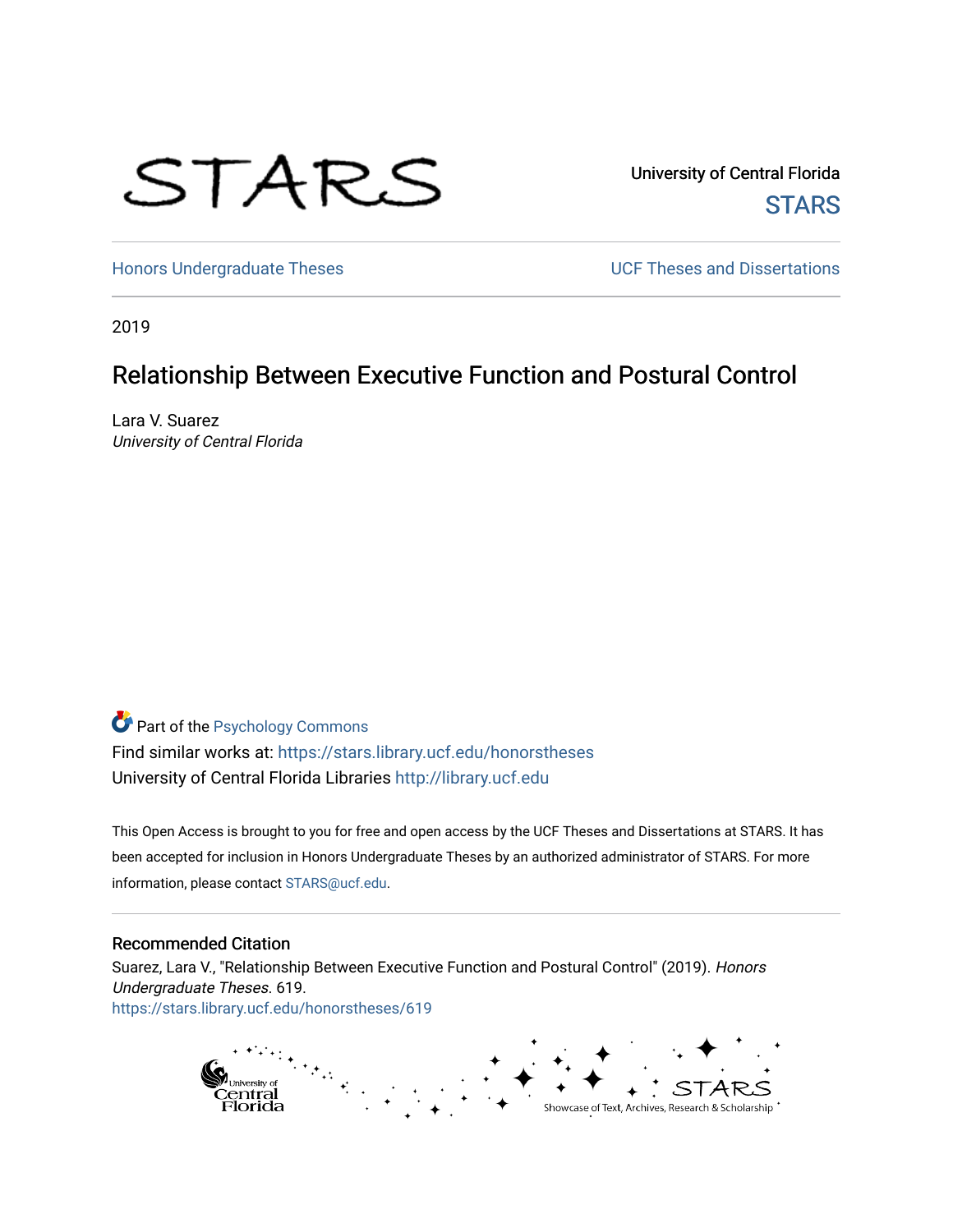# RELATIONSHIP BETWEEN EXECUTIVE FUNCTION AND POSTURAL CONTROL

by

## LARA VICTORIA SUAREZ

A thesis submitted in partial fulfillment of the requirements for the Honors in Research distinction in the College of the Sciences and in the Burnett Honors College at the University of Central Florida Orlando, Florida

> Fall Term, 2019 Thesis Chair: Nicole Dawson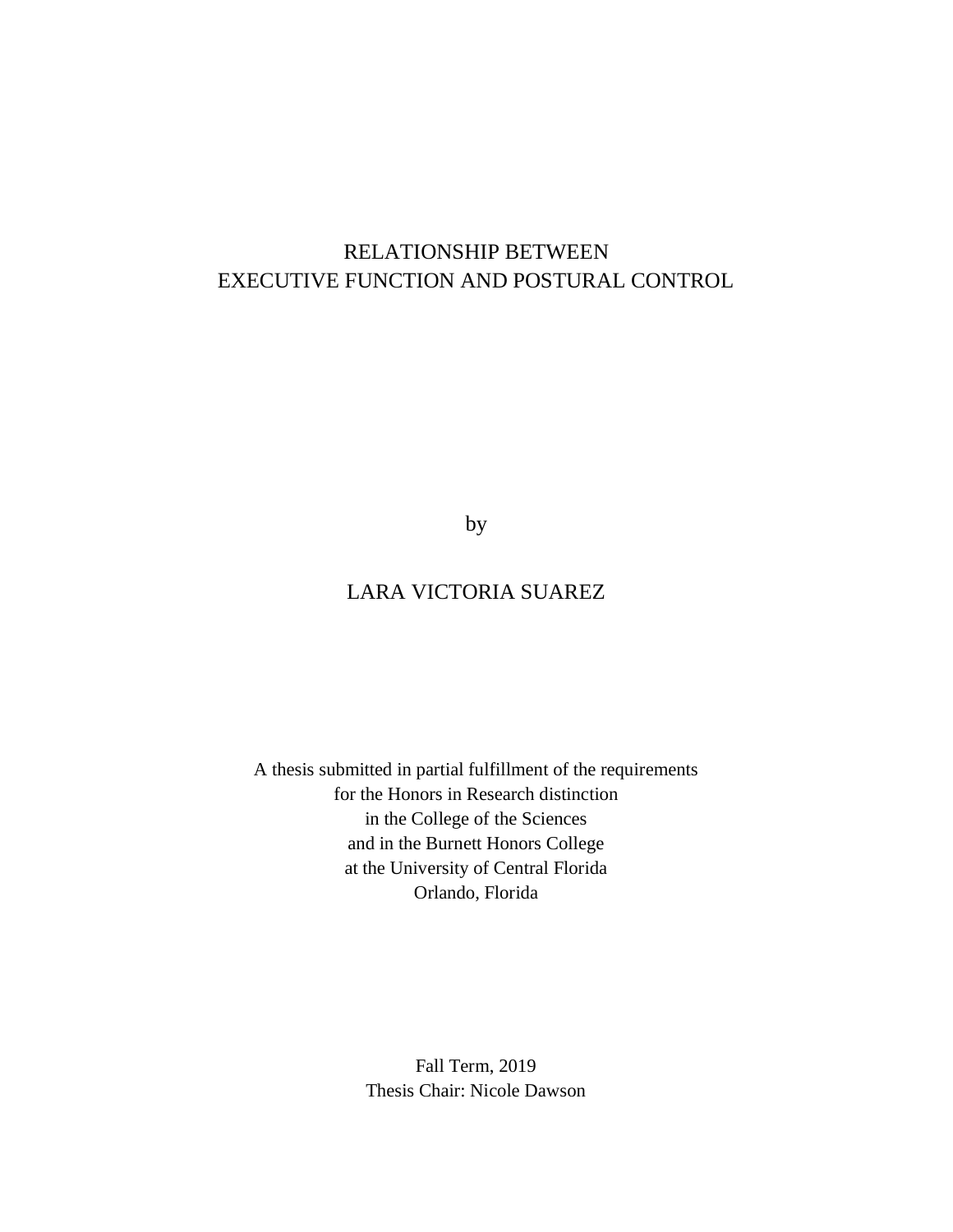#### Abstract

While it has been established that postural control is affected by executive function, research is lacking in identifying if specific executive function components are most responsible or if certain aspects of postural control are more affected than others (e.g., proprioception, vestibular, visual). The current study examined the role of inhibition, processing speed, and visuospatial ability in postural control under conditions affecting visual, proprioceptive, and vestibular sensory input. Cognitive assessments consisted of the Flanker Inhibitory Control and Attention Test, Digit Symbol Substitution Test, Clock Drawing Test, Trail Making Test – Part B, and simple reaction time. Standing Balance was used to assess postural sway. Analyses revealed that average balance was significantly associated with simple reaction time  $(r(88) = -0.31, p <$ .01) and the clock drawing test ( $r(88) = -0.25$ ,  $p < .05$ ). Further analyses revealed a significantly stronger relationship between pose #1 (eyes opened, firm) and average balance  $(r(88) = -0.845, p$  $< 0.1$ ) when compared to pose #2 (eyes closed, firm), and pose #3 (eyes opened, foam) and average balance  $r(88) = -0.8015$ ,  $p < 0.1$ ) when compared to pose #4 (eyes closed, foam). The significantly stronger relationship between these two measures demonstrates that visual input in both conditions #1 and #3 was associated with better postural control. The findings of this study demonstrate that reaction time and visuospatial abilities are associated with overall postural control in healthy older adults. Results suggest that reaction time should be more thoroughly researched to determine the extent of its influence on EF and physical function.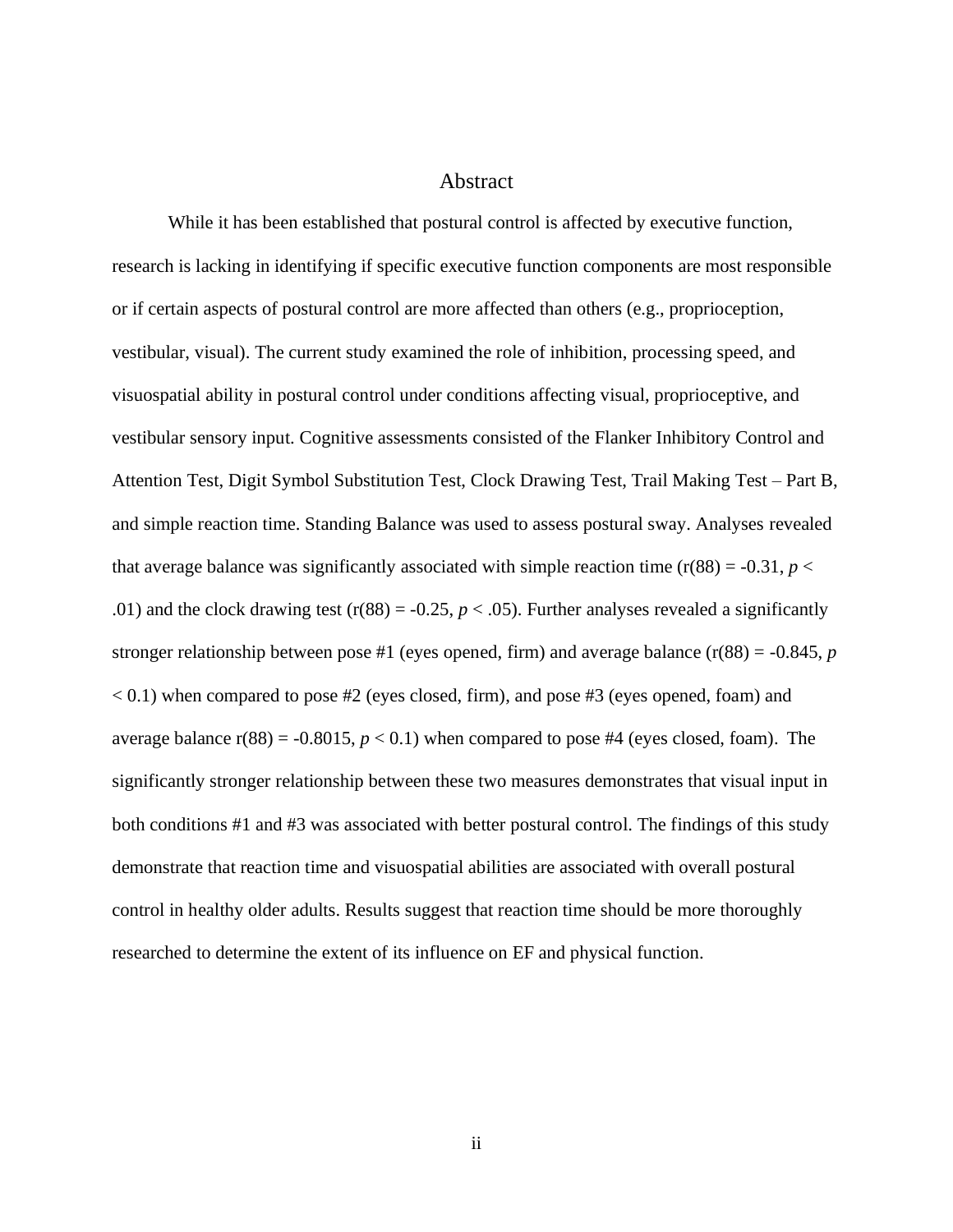## Dedication

This thesis is dedicated to my parents, who, through everything, have provided me with unfaltering support and love. This thesis is also dedicated to my grandparents; without their sacrifices, my freedom and purpose would not exist.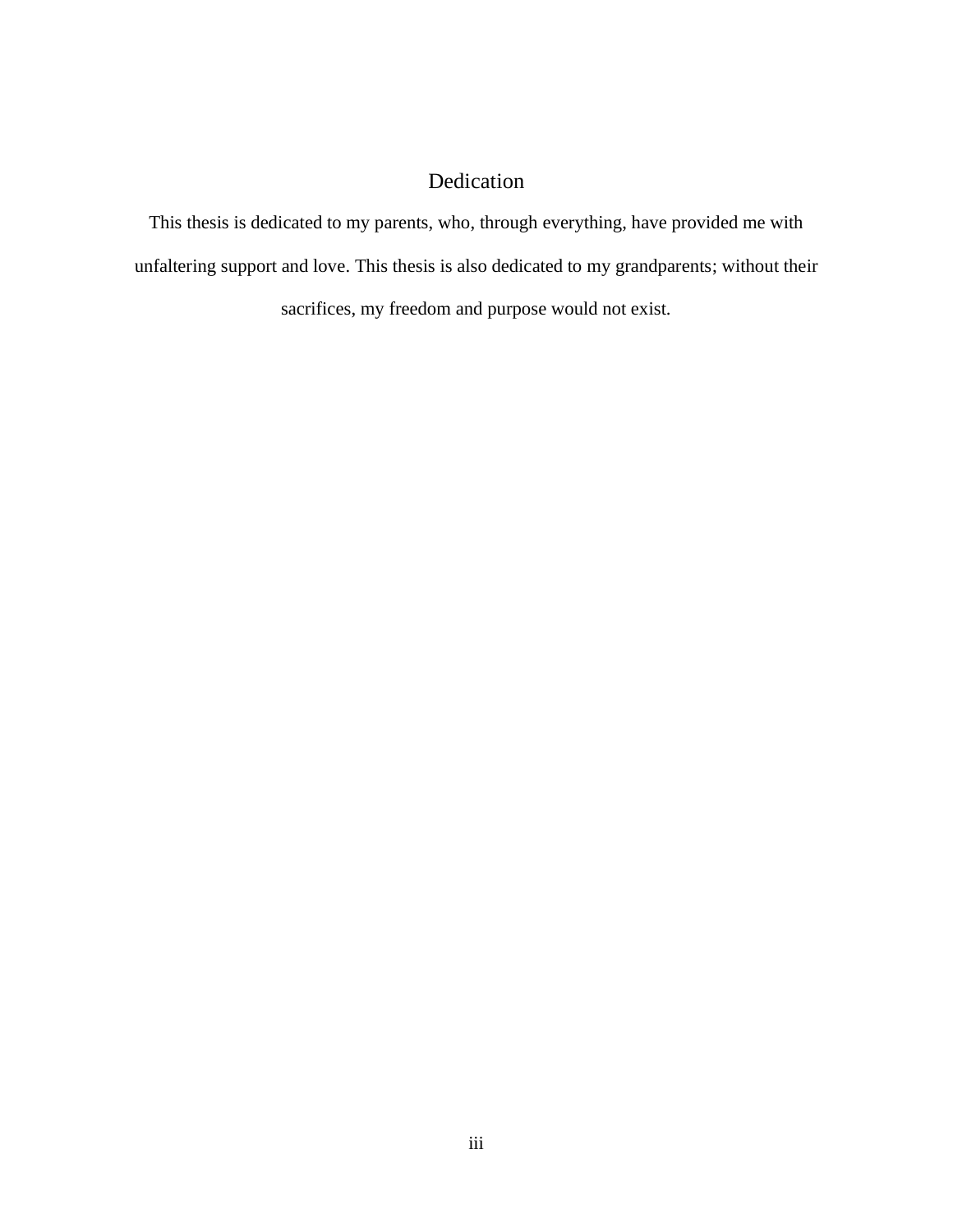## Acknowledgements

A special thank you to my thesis chair, Dr. Nicole Dawson, for being my mentor and guiding light throughout my Honors in Research experience. A thank you also to my committee member,

Dr. Matt Stock, for providing valuable advice and support.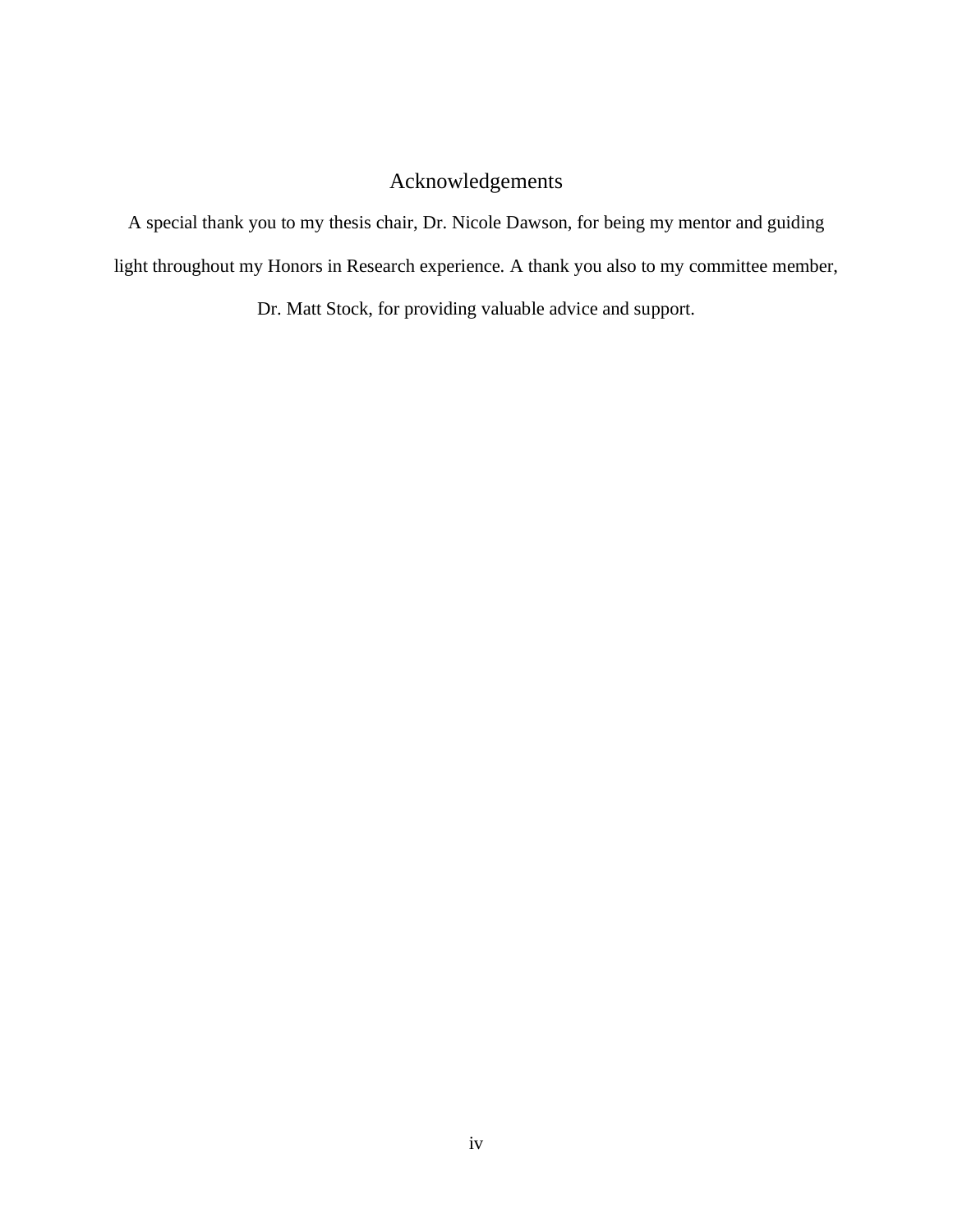### **Table of Contents**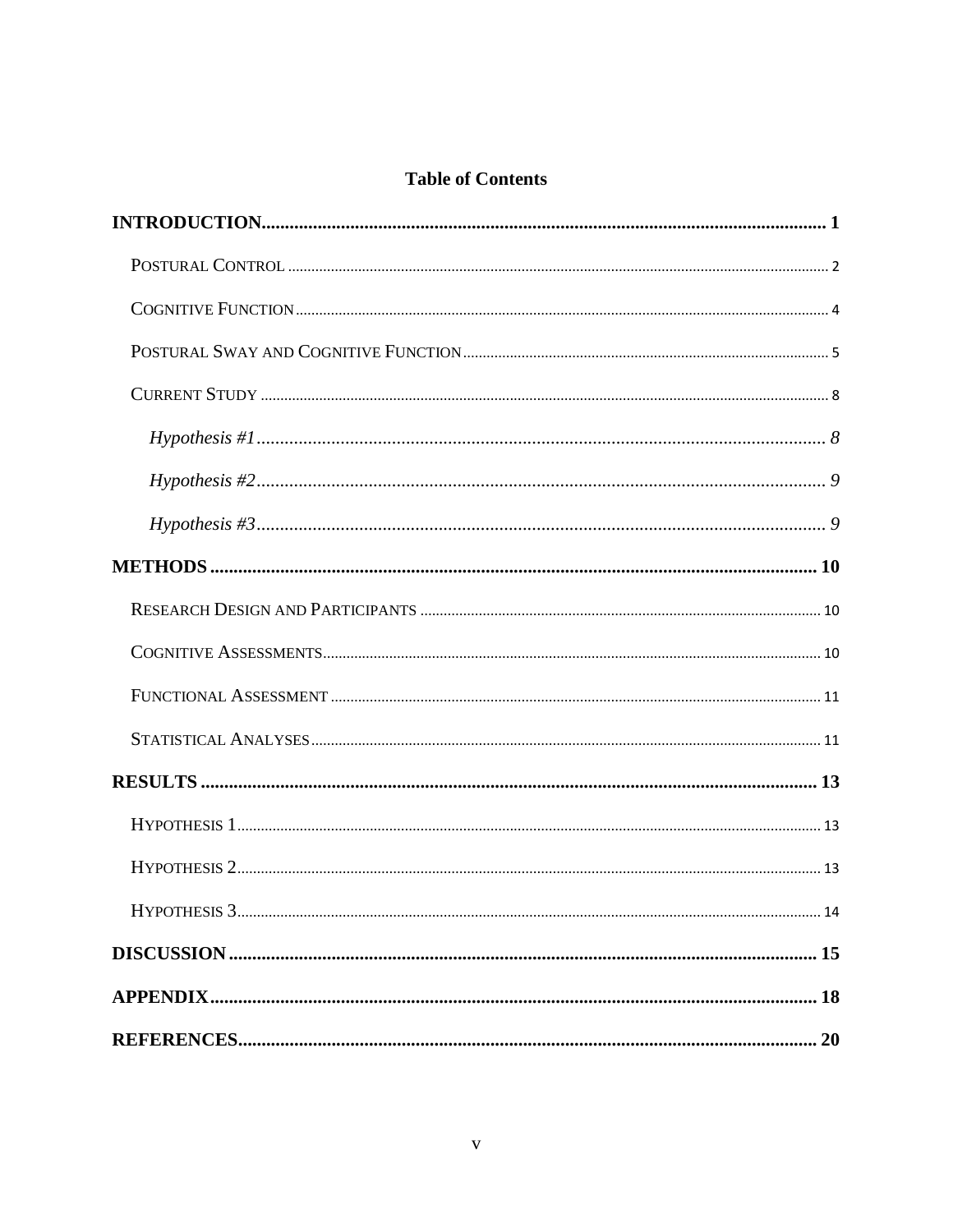#### **Introduction**

<span id="page-6-0"></span>By 2030, all baby boomers will be older than 65 years, making 20% of the U.S. population retirement age (U.S. Census, 2018). By 2035, older adults are projected to outnumber children for the first time in U.S. history. Many other countries are headed down the same path, if not already there. Consequentially, incidents of dementias, mild cognitive impairment (MCI), and other neurodegenerative diseases will be seen to rise, though there is currently no cure and pharmaceutical drugs only offer symptomatic relief. Therefore, attention turns to identifying preventive measures for dementias, mild cognitive impairment, and overall cognitive decline.

Despite cognitive and structural decline in prefrontal regions as one ages, executive functioning becomes increasingly important for maintaining cognition. Research shows that executive functioning might also be important for maintaining sensorimotor processing and physical function. Past studies have revealed associations between physical and cognitive functions through the effectiveness of exercise interventions on cognitive functioning, neuroimaging studies comparing structures associated with higher-level processing and sensorimotor function, and investigations into the relationship between cognitive and physical function measures (Colcombe & Kramer, 2003; Davis et al., 2008; Muir-Hunter et al., 2014; Papegaaij et al., 2014; Fernandez et al., 2019). While there is much evidence backing this relationship, more research is needed to further understand it. There are various physical function measures that may be used to observe this relationship. One that is particularly important due to its association with falls and other mobility issues among the elderly population is postural control. Exploring the relationship between cognitive functioning and postural control will supplement the current literature aiming to understand the fundamental relationship between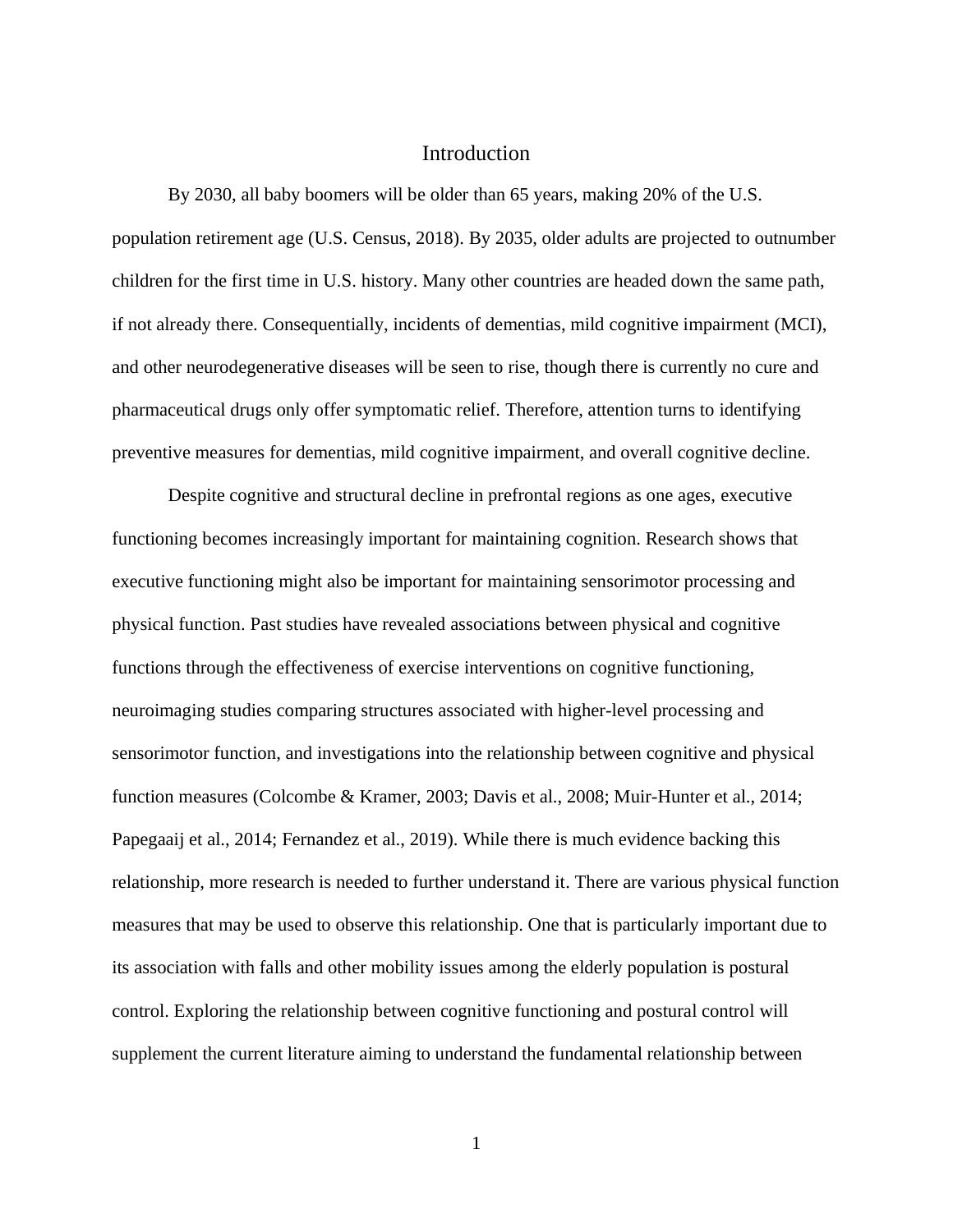cognitive and physical function, which is necessary in order to develop physical programs that work preventively against cognitive decline, MCI, and other neurodegenerative diseases.

#### Postural Control

<span id="page-7-0"></span>Postural control is the ability to keep one's body in an upright position. This requires the integration of proprioceptive, vestibular, and visual information (Hansson et al., 2010). Proprioception is the awareness of the position and movement of the body through information from sensory receptors in the skin and mechanoreceptors in the muscles (Hansson et al., 2010). The vestibular system, found in the ear, provides information on the movement and placement of the head. Proprioceptive, vestibular, and visual information is processed and integrated in a matter of milliseconds in the occipitotemporal and parietal regions of the brain. Because this is an ongoing process, the body is in constant motion known as postural sway. Good postural control is observed by measuring the amount of postural sway: a smaller amount of postural sway indicates better postural control, while a greater amount of postural sway indicates poorer postural control. Postural control can be measured using a force plate under various conditions that isolate the three sensory components affecting postural control. By isolating each sensory component, one can observe how effective the isolated component is at managing postural control on its own as well the importance of the absent component(s) to good postural control. A quiet stance measures postural sway under normal conditions; one would stand with feet together and facing forward with eyes open. To measure the importance of vision to postural control, one would stand with feet together and eyes closed. To measure the importance of proprioception to postural control one would stand with feet together, eyes opened, and on foam. To measure the vestibular sensory component, one would stand on foam with feet together and eyes closed.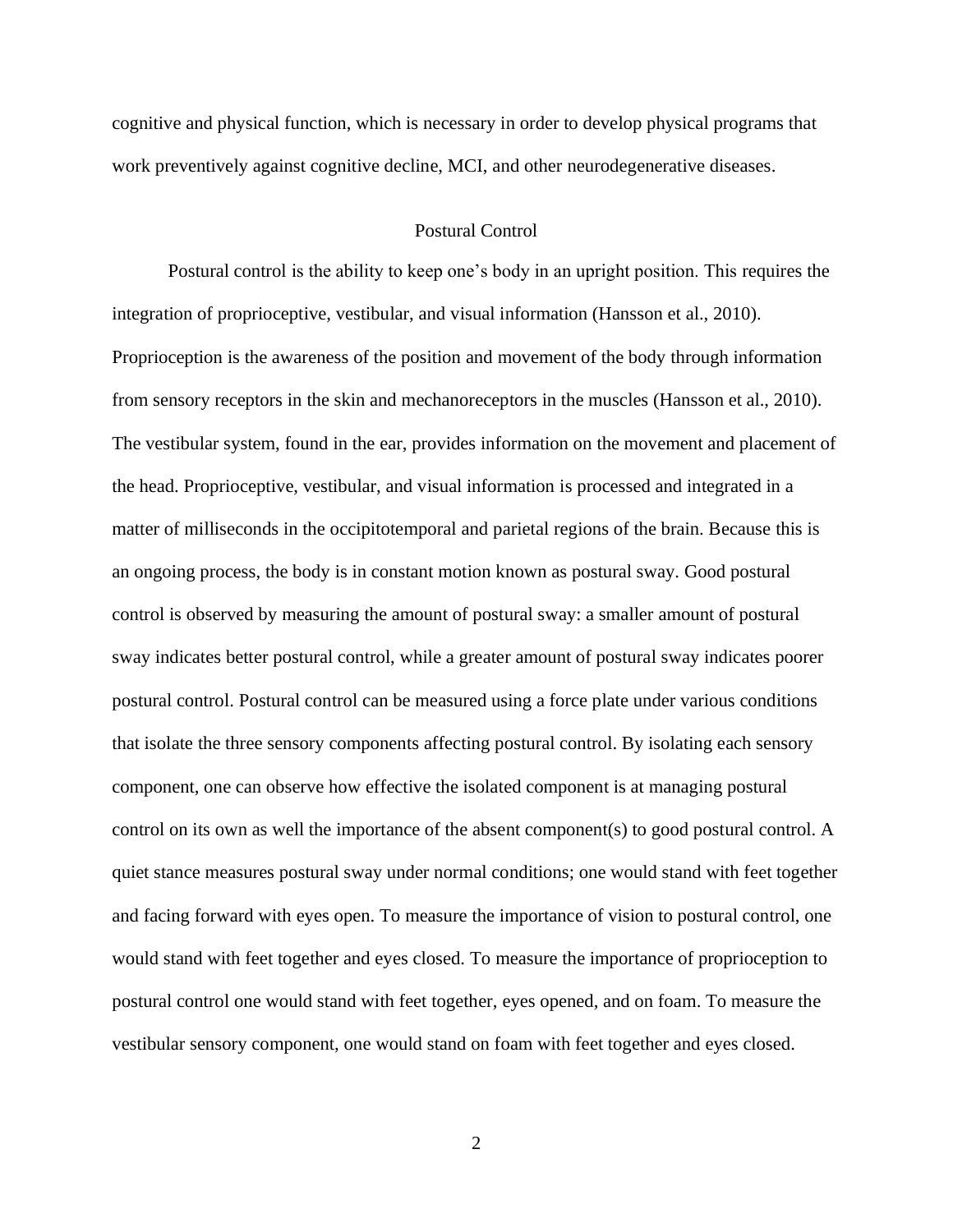Vision appears to be significantly important to postural control (Hansson et al., 2010). In healthy older adults, sway velocity increased significantly when participants had their eyes closed than with eyes opened, regardless of whether they were standing on a firm surface or foam. Vision (eyes closed condition) was also seen to have a greater effect on sway than whether position of the vestibular organ (participants' heads were extended or neutral) (Pociask et al., 2016). In patients with Parkinson's disease (PD), those with poorer visuo-spatial ability and contrast sensitivity also had poorer postural control (Hill et al., 2016). When assessing fall risk, older adults who experienced multiple falls over a 12-month period demonstrated worse performance on measures of visuospatial ability and greater mean postural sway (Martin et al., 2013). Further, postural sway showed to be a significant predictor of falls especially during eyesclosed trials in which postural control was worse than in eyes-open trials (Johansson et al., 2017).

Postural control has also been observed under dual-task conditions in which both sensorimotor and cognitive performance are simultaneously assessed; typically, one is asked to perform a quiet stance while also completing an attentional cognitive task. Considerable research has demonstrated decrease in postural control among older adults in dual-task conditions when compared to single-task conditions regardless of age (Smolders et al., 2010; Coelho et al., 2016; Grobe et al., 2017). The predominant reasoning behind these results is that as cognitive resources are allocated towards performing one task, performance in the other task worsens; this is known as dual-task costs (DTC). This has suggested the involvement of cognitive resources in sensorimotor processing. If cognitive resources are in fact involved in sensorimotor processing, understanding how this relationship changes as one ages is necessary to develop physical programs that work preventively against cognitive and physical decline.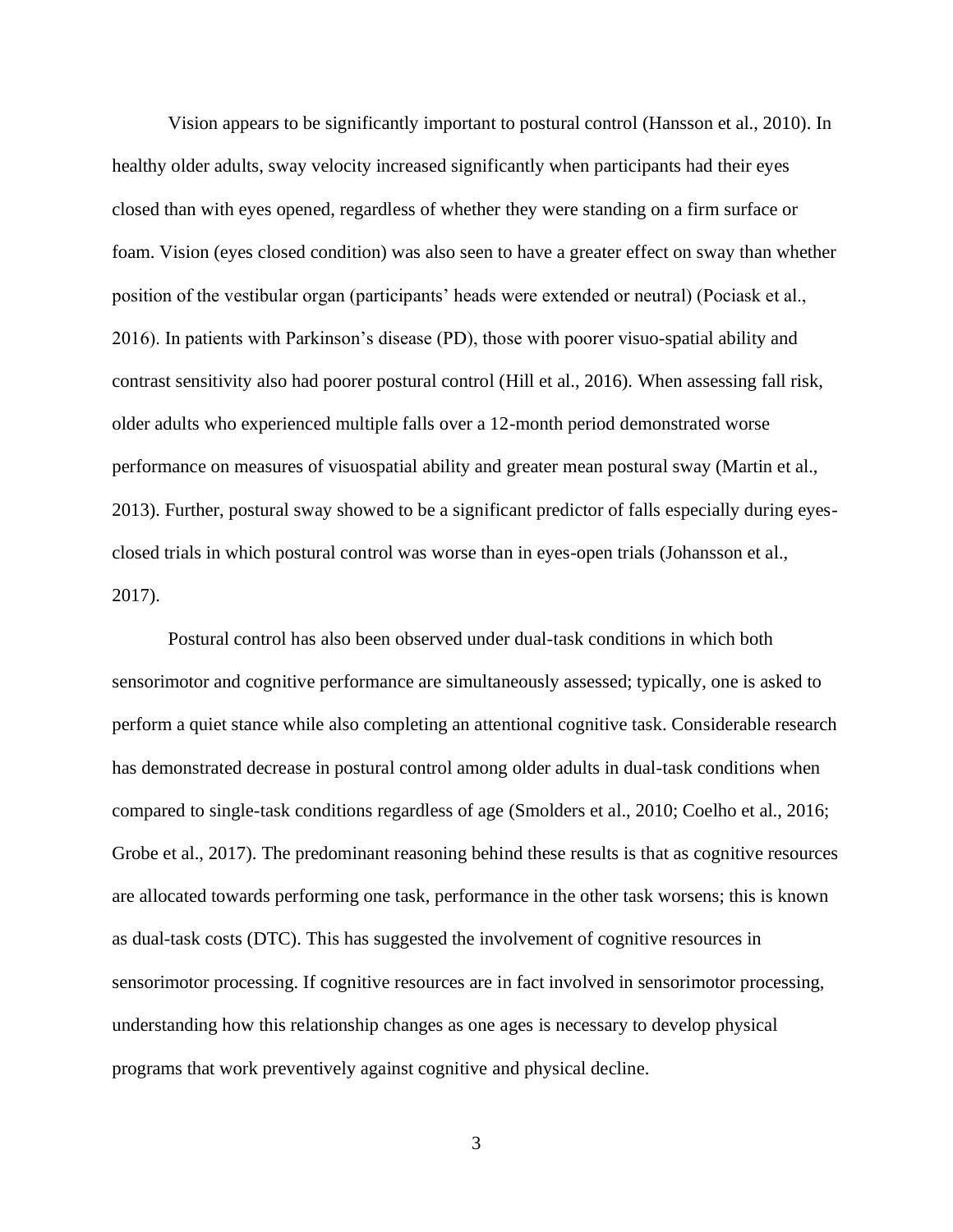#### Cognitive Function

<span id="page-9-0"></span>Executive function is a global construct involving various general-purpose mechanisms that are essential to higher-order cognitive processes involving problem-solving, decisionmaking, reasoning, and long-term memory (Reuter-Lorenz et al., 2016). These mechanisms, or components include working memory, inhibition (involving selective attention and interference control), and cognitive flexibility (also known as set-shifting, mental flexibility) (Diamond, 2013). Working memory allows for one to hold and manipulate information in one's mind for problem-solving and decision-making; for example, when solving a math problem in one's head or choosing the best between two products while shopping. Inhibition works to allocate and maintain cognitive resources/attention on a specific stimulus or task while suppressing irrelevant information, and resolve interference and conflict (Cabeza et al., 2005). Inhibitory processes would be employed if one were studying in a noisy café or trying to listen to a specific stream of conversation in a noisy room. Cognitive flexibility allows for one to switch attention from one task to another quickly and effectively, such as looking for a shirt in one's laundry pile to then looking for one's socks.

As one ages, the brain undergoes extensive structural changes that result in altered functional connectivity between networks associated with higher-order cognitive processing (Kranz et al., 2016). These age-related changes in prefrontal cortical structures have been extensively demonstrated to be associated with executive functioning (working memory, inhibition, and cognitive flexibility) and processing speed decline in older adults (Reuter-Lorenz et al., 2016). Paradoxically, research shows that the aging brain engages in compensatory processes that involve a higher dependence on the prefrontal cortex, a region heavily associated with higher order-cognitive processing (Reuter-Lorenz et al., 2016). The importance of executive function and associated cortical structures is also evident in behavioral studies where higher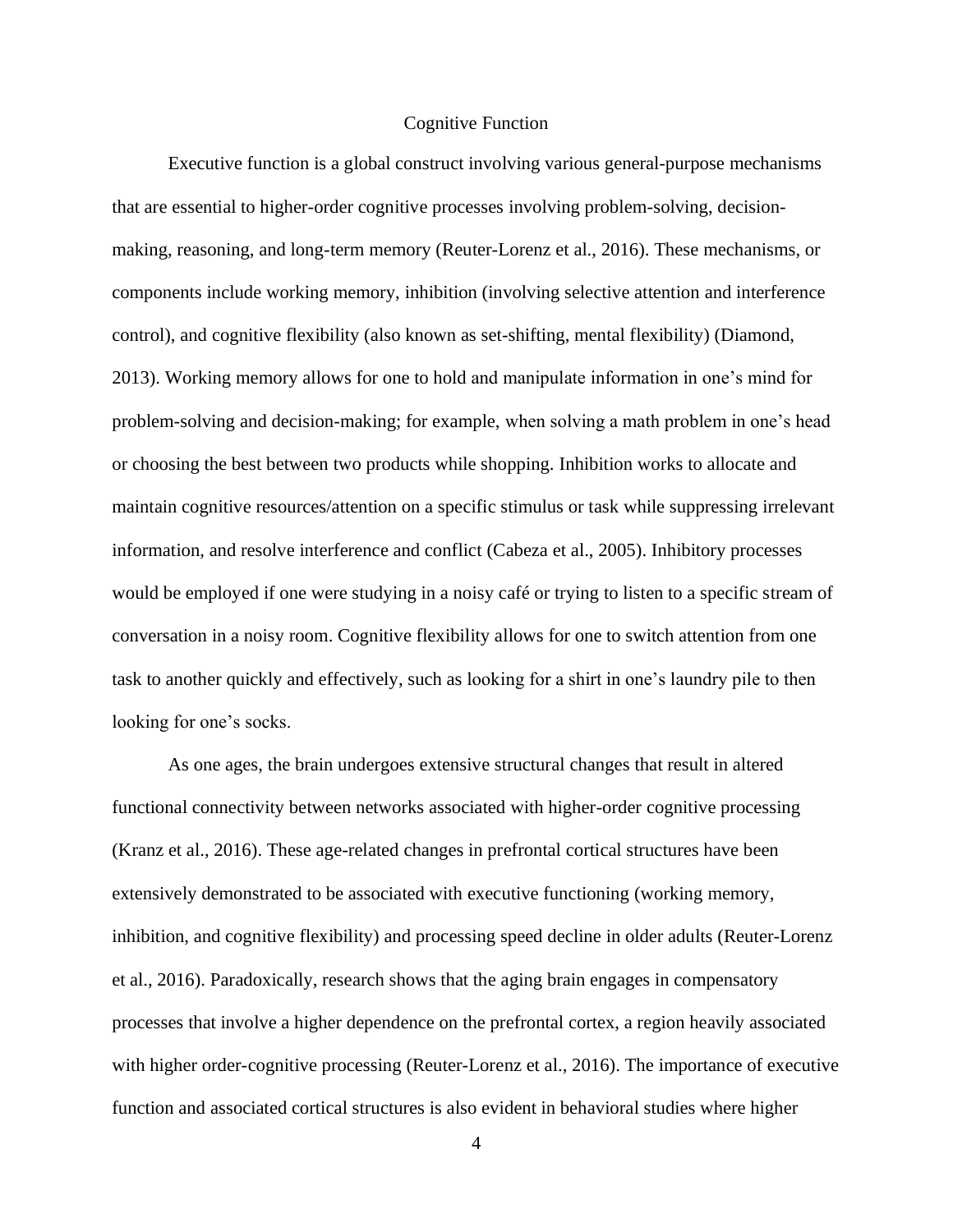levels of executive function in both healthy older adults and individuals with mild cognitive impairment is related to better behavioral performance (Chang et al., 2010).

Notably, older adults also experience age-related increases in frontal- and parietalactivity while also experiencing a decrease in occipital activity (Davis et al., 2008). These changes underly an age-related decline in sensory processing and an increased reliance on higher-order processes as a compensatory mechanism. Research shows that sensorimotor processes also undergo an age-related decline, and thus increasingly rely on higher-order processes to compensate, though further investigation is needed to understand the full extent of the relationship between higher-order cognitive processes, sensorimotor processing, and physical function.

#### Postural Sway and Cognitive Function

<span id="page-10-0"></span>There is much evidence to show that integration of sensorimotor information from the proprioceptive, vestibular, and visual systems responsible for postural control involves cortical structures responsible for higher-level information processing (Papegaaij et al., 2014). Further, these sensorimotor abilities are affected by age-related changes in brain structure and function leading to a heavier reliance on higher-order neurological processes for movement coordination and control as one ages (Heuninckx et al., 2005; Davis et al., 2008; Zwergal et al., 2010; Papegaaij et al., 2014; Swanson & Fling, 2018). Older adults activate additional higher level sensorimotor cortical areas suggesting that they rely on cognitive input and additional sensory areas as a compensatory mechanism (Zwergal et al., 2010); for example, if both a young and older adult were asked to walk across a room, the older adult would need to activate additional regions of the brain, mainly in the frontal and parietal regions, to perform the same walking task as the younger adult. Further evidence of this is seen in Swanson and Fling's (2018) study in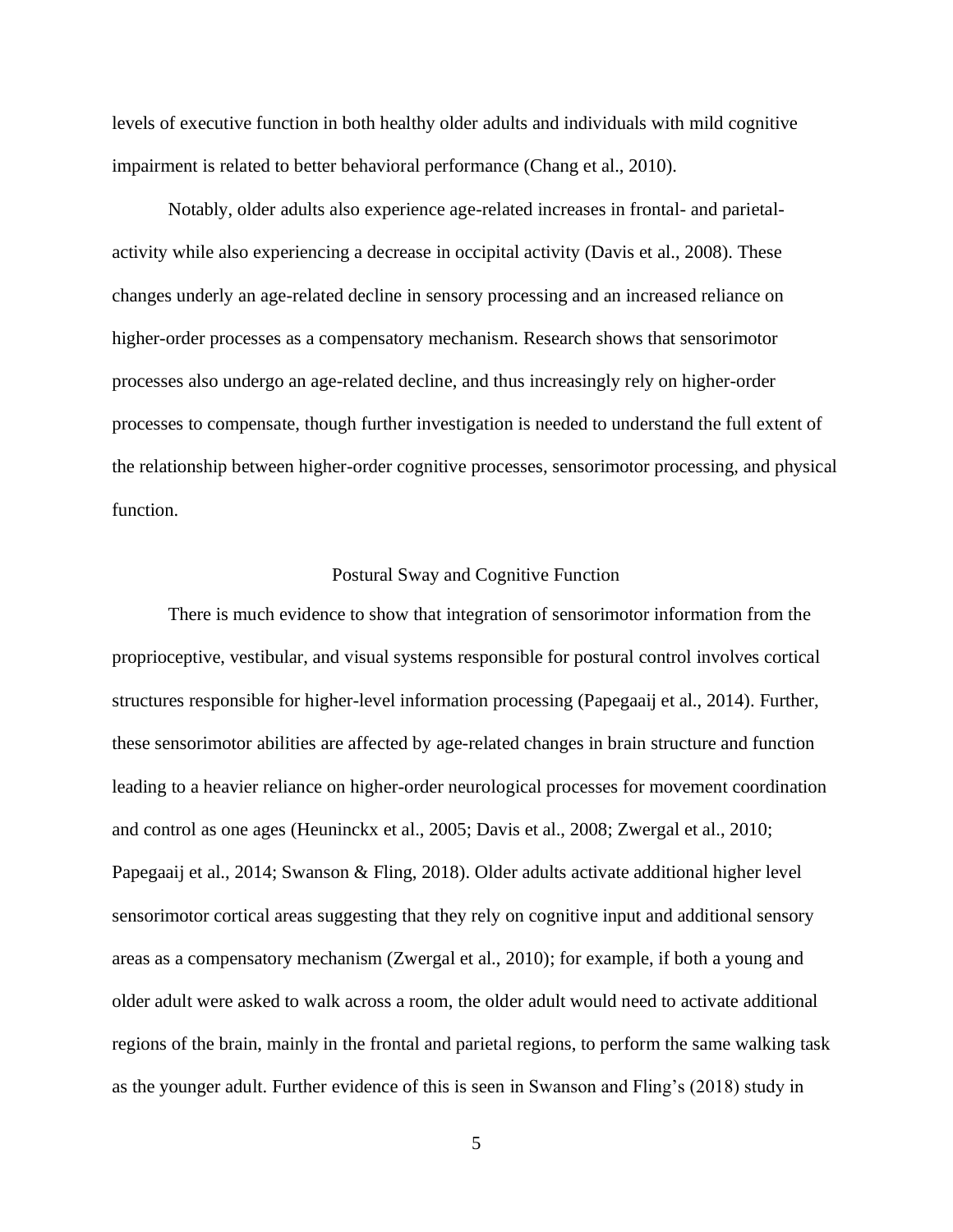which reduced cortical inhibition in younger adults allowed for the maintenance of lower extremity coordination, while increased cortical inhibition in older adults allowed for better walking performance. Older adults appear to rely on higher-level processing, such as cortical inhibition, for proper integration of sensorimotor integration in order to achieve the same coordinated movements as younger adults. This relationship between sensorimotor processing and activation of cortical areas responsible for higher-level processing can also be observed in the association between postural control and executive function.

Studies have consistently demonstrated a relationship between postural control and executive function. In a study performed with healthy older adults, those with poorer performance on executive function measures also showed poor performance on measures of postural control (Muir-Hunter et al., 2014). In populations with impaired cognitive function, postural control was significantly worse even during quiet stance with eyes opened (Szczepanska-Gieracha et al., 2015). When measuring day-to-day variability of postural sway in older adults, more variability in sway distance and area were associated with poorer cognitive function (Leach et al., 2018). In patients with Parkinson's disease (PD), those with poorer visuospatial ability and contrast sensitivity also had poorer postural control significantly worse than the healthy control group. Notably though, some participants showed poorer postural control despite better visuo-spatial ability. For these participants, attention was below the group median, suggesting an additional relationship between executive function and postural control (Hill et al., 2016). It is clear that in the absence of proper executive functioning, basic physical functioning such as postural control begins to fail. This is most notable in the incidents of falls among older adults with poor executive function.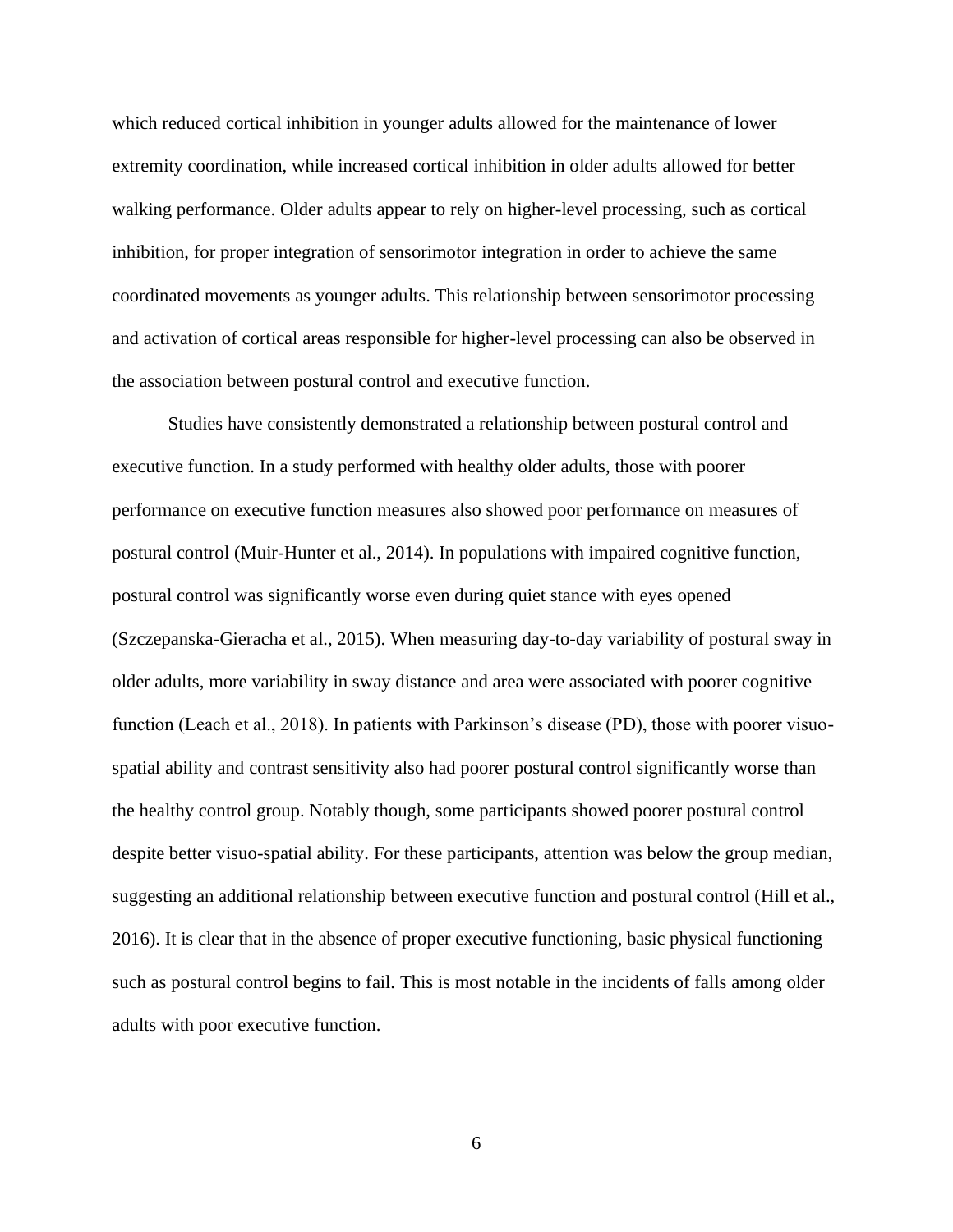Studies have also shown an interaction between falls, postural control, and cognitive impairment. In Martin et al.'s study (2013), along with poorer visuospatial ability and postural control, older adults who experienced multiple falls over a 12-month period demonstrated worse function on measures of executive function and reaction time. In another study investigating the relationship between fall risk and visual impairment, the association between visual impairment and falls became non-significant when excluding participants with mild cognitive impairment (MCI) (Gopinath et al., 2016), indicating a relationship between intact executive functioning and sensorimotor function . Taylor et al.'s study which also investigated falls found that poorer executive function was more strongly associated with multiple falls than other cognitive domains. Of note, these participants also had poor vision, reaction time, and balance (increased postural sway/poor postural control). Ultimately, simple reaction time and postural sway appeared to mediate the relationship between executive function and falls (Taylor et al., 2017). This further points to an important relationship between executive function and postural control, and a dynamic relationship between executive function, sensorimotor input, and postural control.

With respect to specific components of executive function and their associations with physical function measures, greater mean gait variability is associated with poorer processing speed and greater postural sway (Jayakody et al., 2018). Further, brain regions recruited by older adults with greater variable gait were shown to be exactly the regions recruited during conflict trials of the Flanker Task (measure of inhibition and attention) (Fernandez et al., 2019). This indicates a relationship between inhibition and gait in older adults with a high risk of falling, and as demonstrated above, older adults with a higher risk of falling and who experience more falls also have poor postural control. More directly related to postural control, better dynamic balance has been shown to be significantly associated with working memory and inhibition, as well as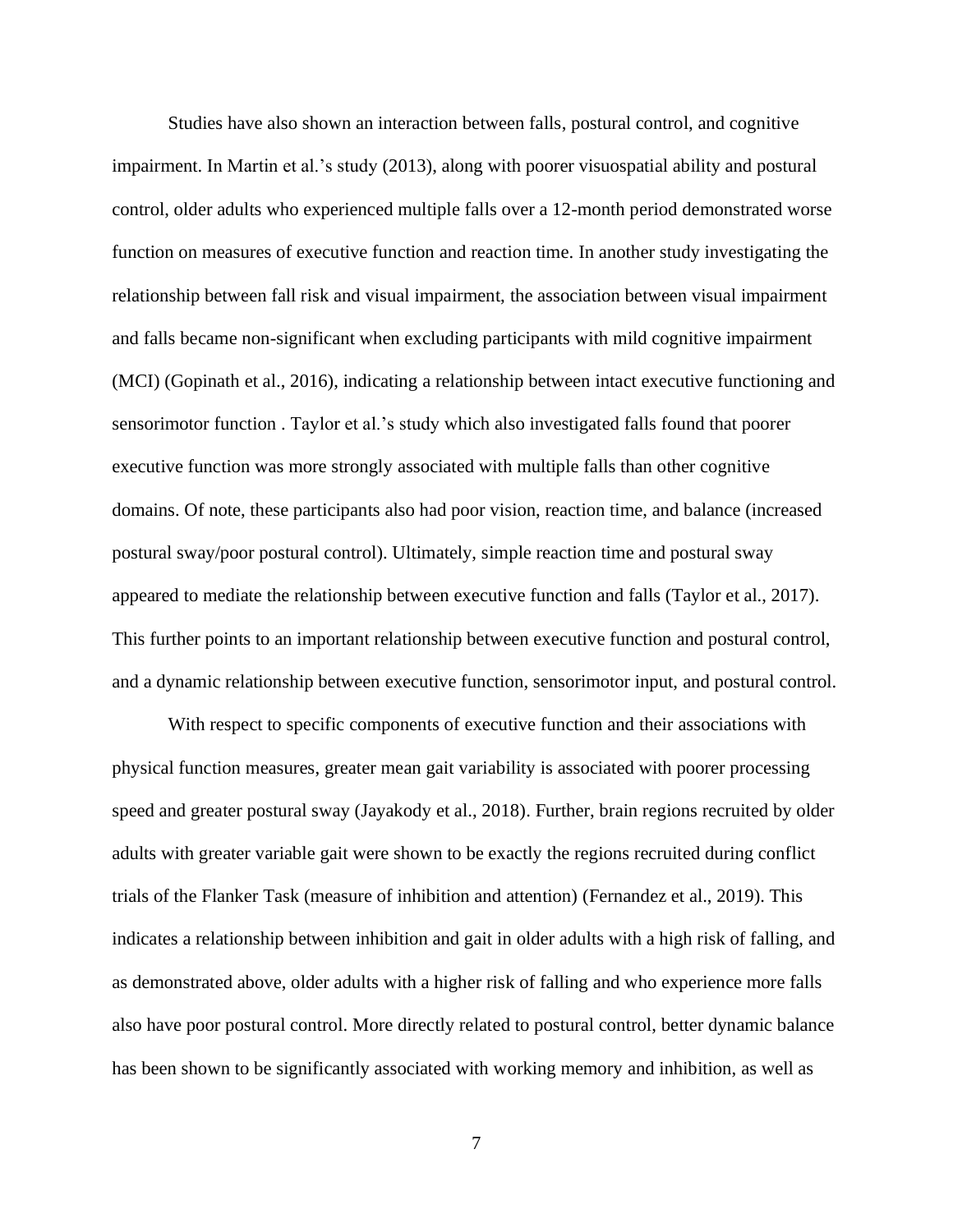processing speed (Muir-Hunter et al., 2016; Zettel-Watson et al., 2017). There is substantial evidence of a relationship between processing speed, executive function components, and postural control; a more precise analysis of executive function components and postural control components is needed.

#### Current Study

<span id="page-13-0"></span>While it has been established that postural control is affected by executive function, research is lacking in identifying if specific executive function components are most responsible or if certain aspects of postural control are more affected than others (e.g., proprioception, vestibular, visual). Previous studies have looked at how overall executive functioning is related to sensory components of postural control (eyes-opened, closed), and likewise how overall postural control is related to components of executive functioning and processing speed. Though none seem to have performed a comparison between components of executive functioning such as inhibition, as well as processing speed, and sensory components of postural control. The current study will examine the role of inhibition, processing speed, and visuospatial ability in postural control under conditions affecting visual, proprioceptive, and vestibular sensory input. The following is hypothesized:

#### <span id="page-13-1"></span>*Hypothesis #1*

There will be a positive correlation between executive function (Flanker Inhibitory Control and Attention task, Clock Drawing Test, and Trail Making Part B) and overall postural control (NIH Toolbox Standing Balance Test).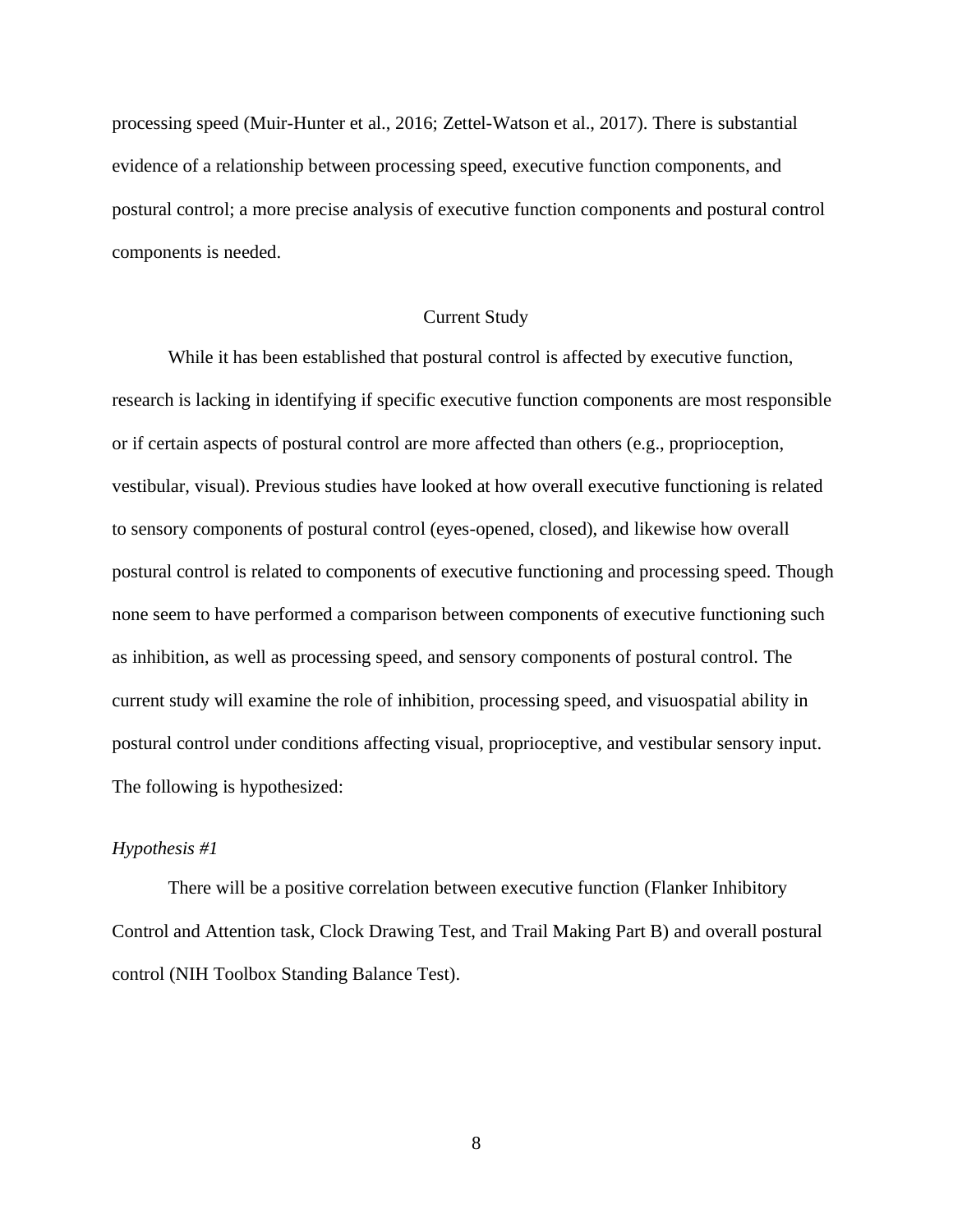## <span id="page-14-0"></span>*Hypothesis #2*

When compared to other sensory conditions, conditions measuring postural sway that lack visual input (eyes-closed, eyes-closed/foam) will be significantly more associated with postural sway (postural control will be poorest).

## <span id="page-14-1"></span>*Hypothesis #3*

<span id="page-14-2"></span>The difference in postural sway between eyes opened condition and eyes closed condition will be greater in individuals with poorer executive function.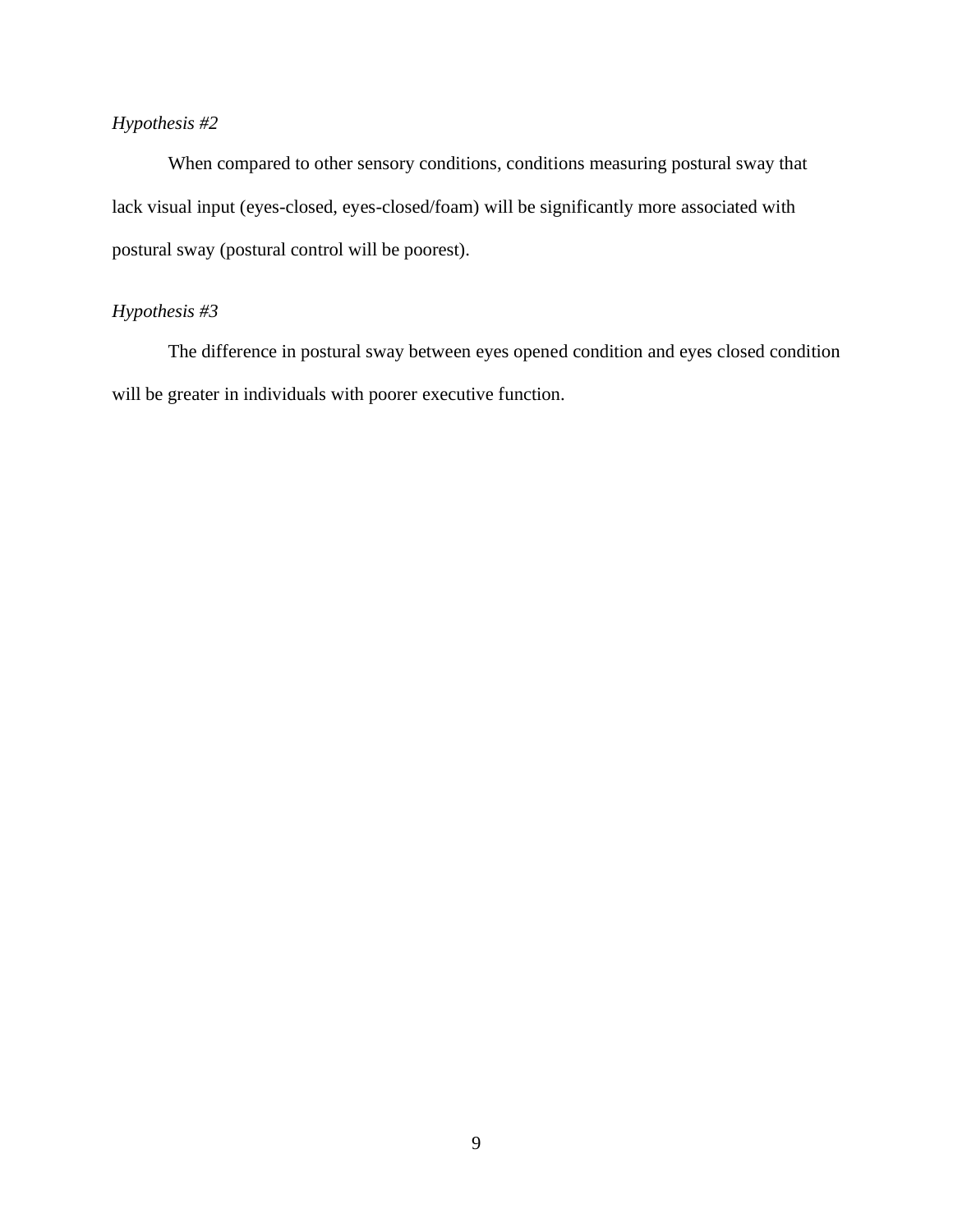#### Methods

#### Research Design and Participants

<span id="page-15-0"></span>The current study is a retrospective analysis of data from a larger study. Data from 90 participants who were recruited locally within the greater Orlando, FL area was used. Inclusion criteria included above or at least 60 years of age with no maximum age, ability to walk at least 20 feet without an assistive device, and absence of significant cognitive deficits reducing ability to follow directions during assessment. Exclusion criteria involved the presence of any significant neurological or musculoskeletal disorder that would reduce the participants' engagement in the assessment.

#### Cognitive Assessments

<span id="page-15-1"></span>To assess executive function and cognitive inhibition, the NIH Toolbox® Flanker Inhibitory Control and Attention Test was used. The Flanker requires the participant to focus on a particular stimulus (arrows) while inhibiting attention to the stimuli flanking it. Scores are based on accuracy. Test-retest reliability for Flanker is 0.89 (Zelazo et al., 2013). Processing speed was assessed using the Digit Symbol Substitution Test (DSST). The DSST requires the participant to identify symbols that match to a corresponding number. Test-retest reliability for the DSST is in the .82 to .88 range (Lezak, 2004). Executive function and visuospatial skills were assessed with the Clock Drawing Test. This test requires the participant to draw the numbers and hands of a clock on a blank circle. A normal score ranges from 0-3 and abnormal score ranges from 4-7 (Watson et al., 1993). A smaller score on the clock drawing test demonstrates better executive function and, importantly, visuospatial abilities. A 70% specificity to identify executive dysfunction has been reported using the Watson scoring method ((Juby et al., 2002). Executive function and set-shifting were assessed using the Trail Making Test (Part B). This test required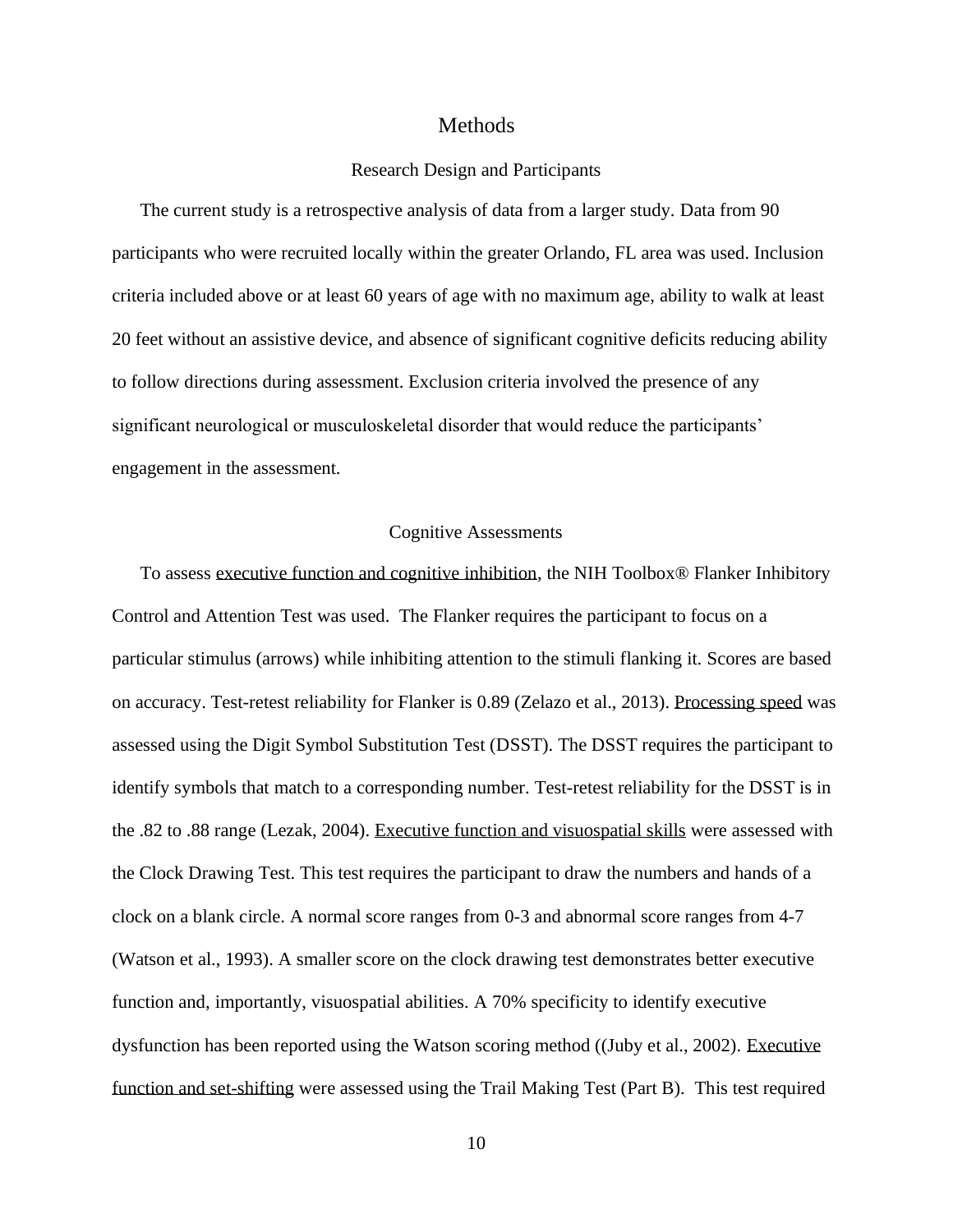the participant to connect 25 circles with the task of alternating between numbers and letters. Reported reliability coefficients are in the .80 range (Lezak, 2004). Simple reaction time was measured in milliseconds using the Psych101 iPad app. A smaller number for simple reaction time indicates better/faster reaction time.

#### Functional Assessment

<span id="page-16-0"></span>The NIH Toolbox® Standing Balance Test was used to assess postural sway using the NIH Toolbox® iPad app and an iPod Touch. A Velcro gait belt was applied to each participant with the iPod Touch attached to the front of the gait belt. The participant then completed up to 5 poses, each held for 50 seconds. Pose #1 was on a flat surface with feet together and eyes open. Pose #2 was on a flat surface with feet together and eyes closed. Pose #3 was on a foam surface with feet together and eyes open. Pose #4 was on a foam surface with feet together and eyes closed. Pose #5 was on flat surface in a tandem stance with eyes open. To progress to the next pose, the participant had to successfully maintain balance for 50 seconds. A maximum of two trials was allowed. Postural sway for each of the 5 poses was measured in millimeters of anterior-posterior deviation from center, therefore a smaller number indicates better postural control. Because the uncorrected standard score was for measuring average postural sway, a higher average balance score demonstrates better postural control.

#### Statistical Analyses

<span id="page-16-1"></span>This was a retrospective study using data collected by the IMOVE Lab from September 2018 through April 2019. A bivariate correlation analysis was performed on cognitive function measures (Flanker, Clock Draw, DSST, TMT-B, reaction time) and overall postural control to test Hypotheses #1. For Hypothesis #2, a bivariate correlation analysis was performed on each of the 5 poses and average balance. Significance was measured by using a test of the difference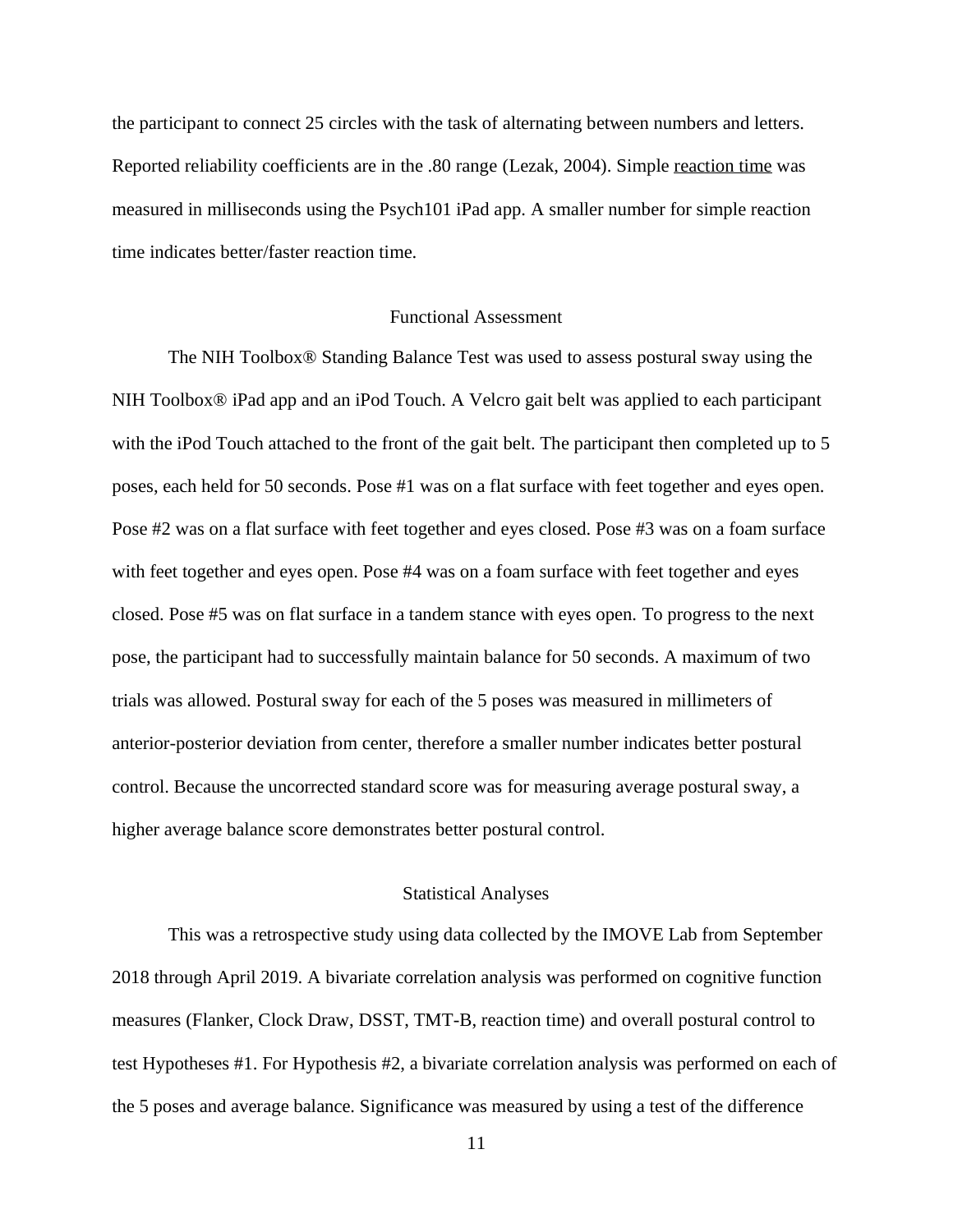<span id="page-17-0"></span>between two dependent correlations with one variable in common; "first, each correlation coefficient is converted into a z-score using Fisher's r-to-z transformation. Then, Steiger's (1980) Equations 3 and 10 [are used] to compute the asymptotic covariance of the estimates. These quantities are used in an asymptotic z-test" (Lee & Preacher, 2013). A single multiple linear regression analysis was performed between performance on eyes closed condition (DV) and performance on each of the executive function measures (IV), while controlling for performance on eyes open condition to test Hypothesis #3.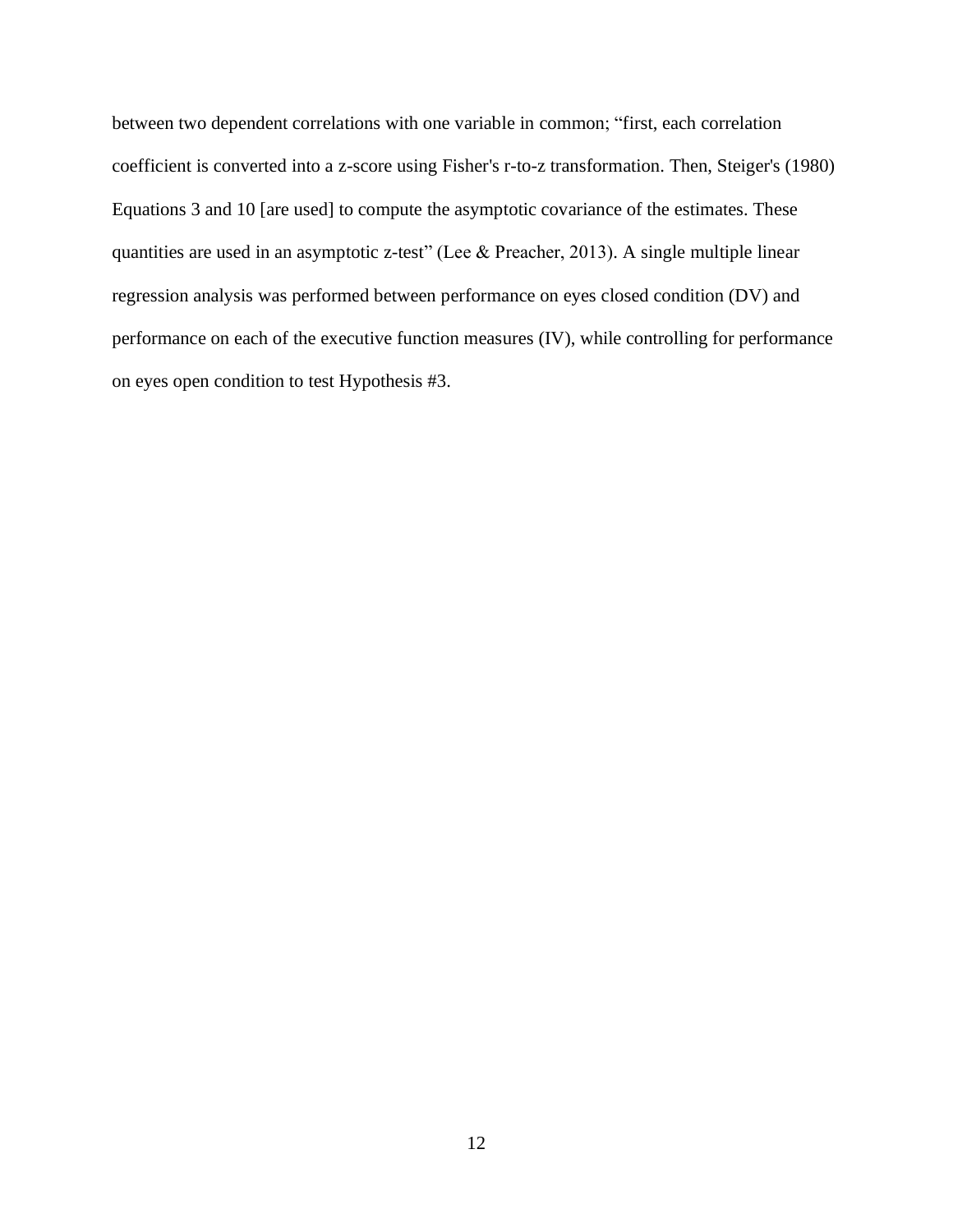#### Results

#### Participants

The sample consisted of 57 females and 33 males with a mean age of  $73.02 \pm 6.09$  years. A majority, 91.1%, of the participants were white, non-hispanic. Participants were also very healthy. Participants displayed intact global cognition with mean MMSE scores of  $26.43 \pm 2.37$ . When asked to rate their health "Fair", "Good", or "Excellent", 86 participants (95%) reported their overall health as being good or excellent (56.7% reporting "good", 38.9% reporting excellent). Further, only 5 of the 90 participants reported one fall in the past month. Participants were highly educated as well; 75 out of 90 participants had a degree, 46 of which were graduate degrees.

#### Hypothesis 1

<span id="page-18-0"></span>The bivariate correlation analysis revealed that average balance was negatively correlated with simple reaction time (r(88) = -0.31,  $p < .01$ ) and the clock drawing test (r(88) = -0.25,  $p <$ .05). A higher score for average balance demonstrates better postural control, and smaller scores on simple reaction time and the clock drawing test indicate better reaction time and visuospatial abilities, respectively. These results demonstrate that better postural control is associated with faster reaction time and visuospatial abilities. Correlations between other executive function measures (Flanker Inhibitory Control test and Trail Making test Part B) and average balance were not significant, indicating no significant relationship between postural control and inhibition and cognitive flexibility in healthy older adults.

#### Hypothesis 2

<span id="page-18-1"></span>The test of difference between two dependent correlations with one variable in common revealed a significantly stronger negative correlation between pose #1 (eyes opened, firm) and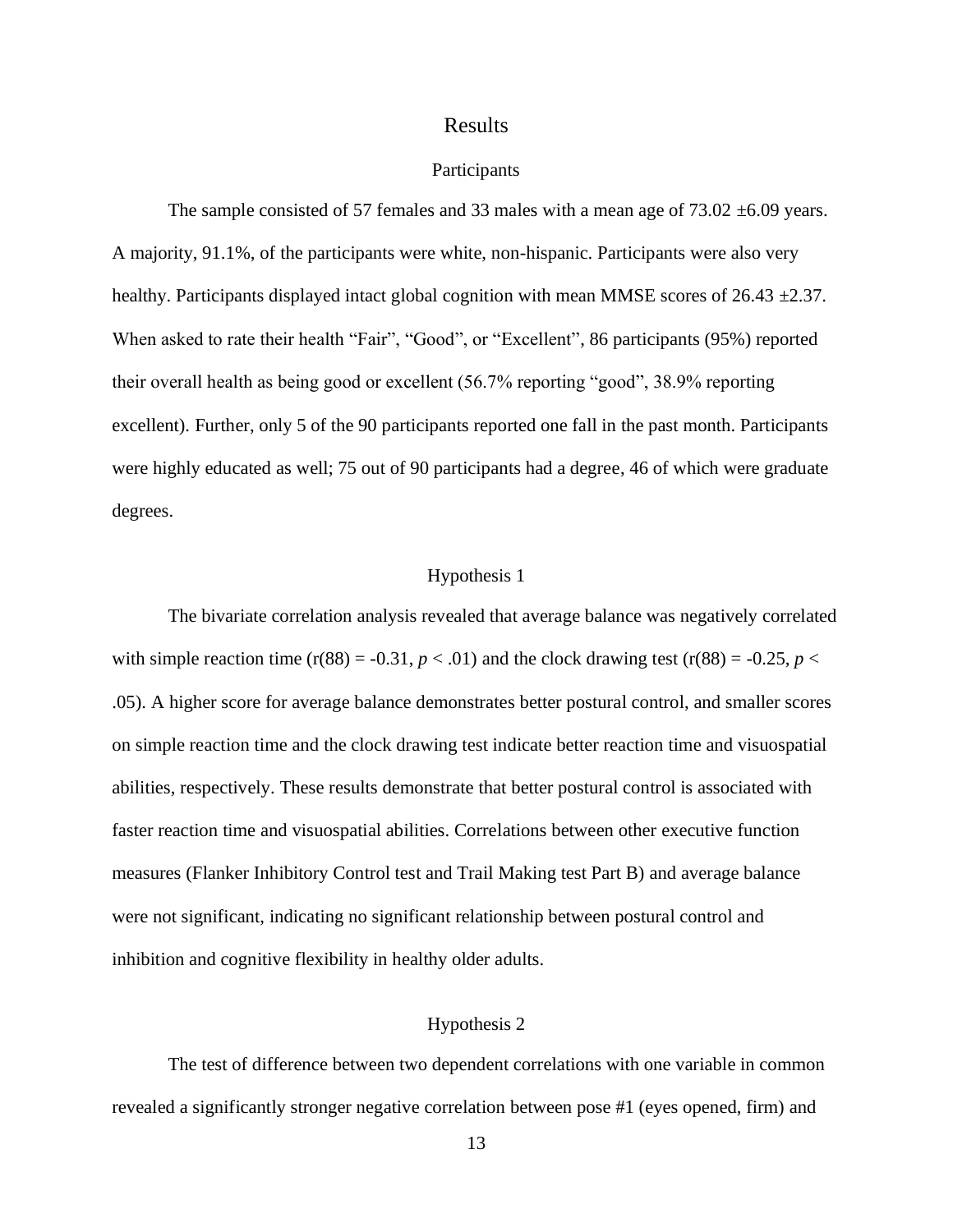average balance  $(r(88) = -0.845, p < 0.1)$  when compared to pose #2 (eyes closed, firm), and pose #3 (eyes opened, foam) and average balance  $r(88) = -0.802$ ,  $p < 0.1$ ) when compared to pose #4 (eyes closed, foam). The significantly stronger negative correlation that was observed between these two measures demonstrates that visual input in both conditions #1 and #3 was associated with better postural control. Though the analysis did not reveal an association exactly as hypothesized (conditions measuring postural sway that lack visual input were significantly more associated to postural sway), the analysis did reveal a relationship in support of a relationship between postural control and visual input. This indicates that postural control does suffer to a degree when visual input is not present, as in conditions #2 and #4.

#### Hypothesis 3

<span id="page-19-1"></span><span id="page-19-0"></span>The multiple linear regression did not reveal significant results. The analysis was performed between performance on eyes closed condition (DV) and performance on each of the executive function measures (IV), while controlling for performance on eyes open condition (pose #1). Balance on the eyes closed condition (pose #2) was not significantly associated with any of the executive function measures (Flanker, Clock drawing test, TMT part B). Another analysis was performed with pose #4 (eyes closed, foam), and controlling for pose #3 (eyes opened, foam), and again found no significant associations between balance on eyes closed condition and executive function measures. This suggests that in healthy older adults, postural control may not be as affected as in older adults with poorer EF.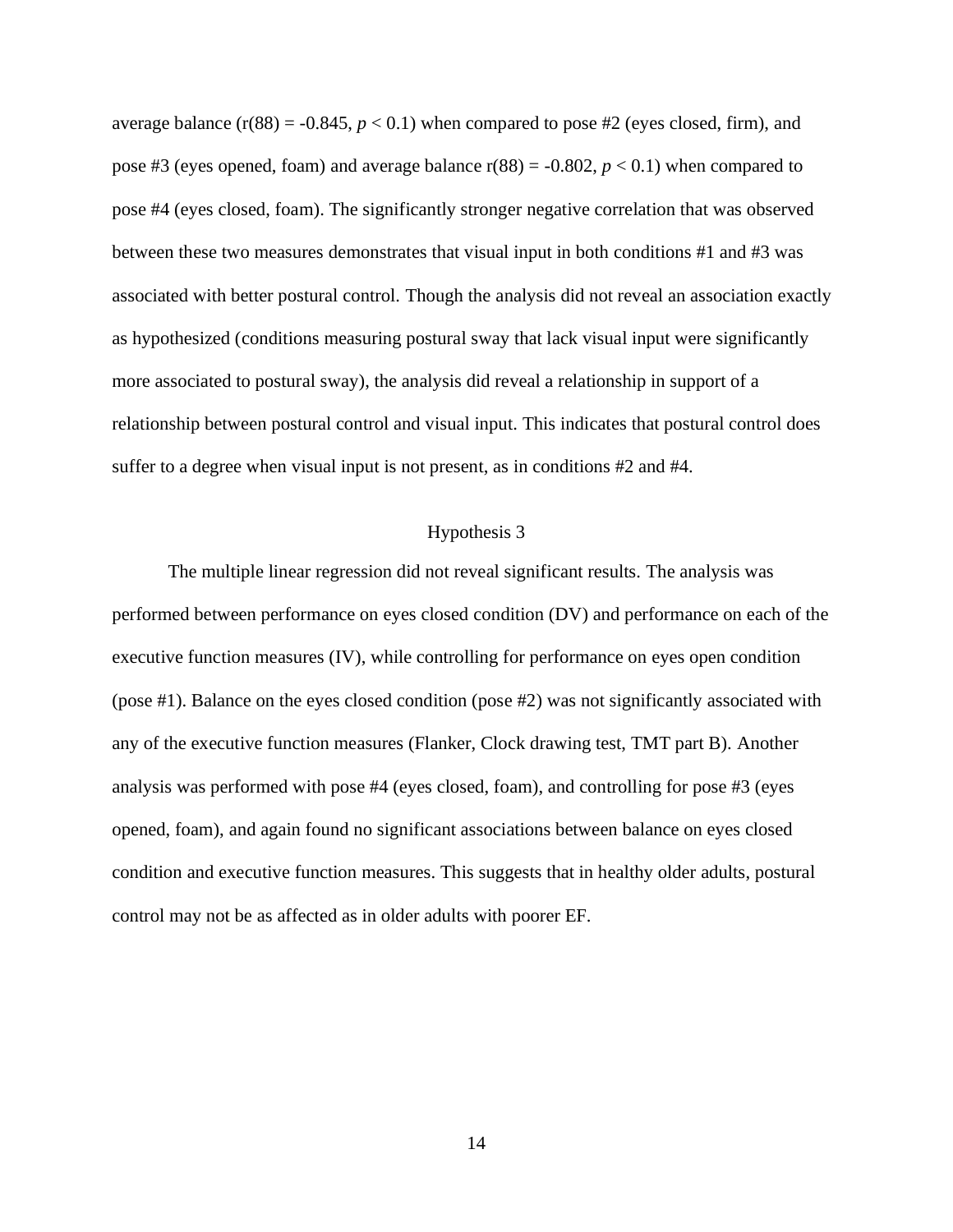#### **Discussion**

The findings of this study demonstrate that reaction time and visuospatial abilities are associated with overall postural control in healthy older adults. Specifically, better postural control is associated with shorter reaction time and better visuospatial abilities. These findings are consistent with previous studies that also report a relationship between response time and postural control. Taylor et al. found that mediators of the relationship between EF and falls were RT and postural sway (2017).

Interestingly the current study did not support the previous literature indicating that inhibition, processing speed, and cognitive flexibility were associated with overall postural control. A possible explanation for this is that the sample consisted of very healthy older adults. These findings suggest that the relationship between certain components of EF and postural control might only be observable using these measures in older adults that have some form of cognitive impairment. This is the case in Taylor et al.'s (2017) study, which did find a significant association between EF and postural sway, but in older adults whose EF was significantly poorer when compared to a group with better EF.

The findings of the current study also demonstrated that lack of visual input affects postural control in healthy older adults, which supports the current body of literature. However, statistical analyses did not show that lack of visual input was significantly more associated with postural sway, but instead that presence of visual input was significantly more associated with better postural control. As previously stated, a possible explanation for mixed support could be that the sample consisted of healthy older adults leading to an increase in reserve capacity which could make it more difficult to identify deficits. Despite this, the presence of visual input was significantly more associated with better postural control. The correlation between postural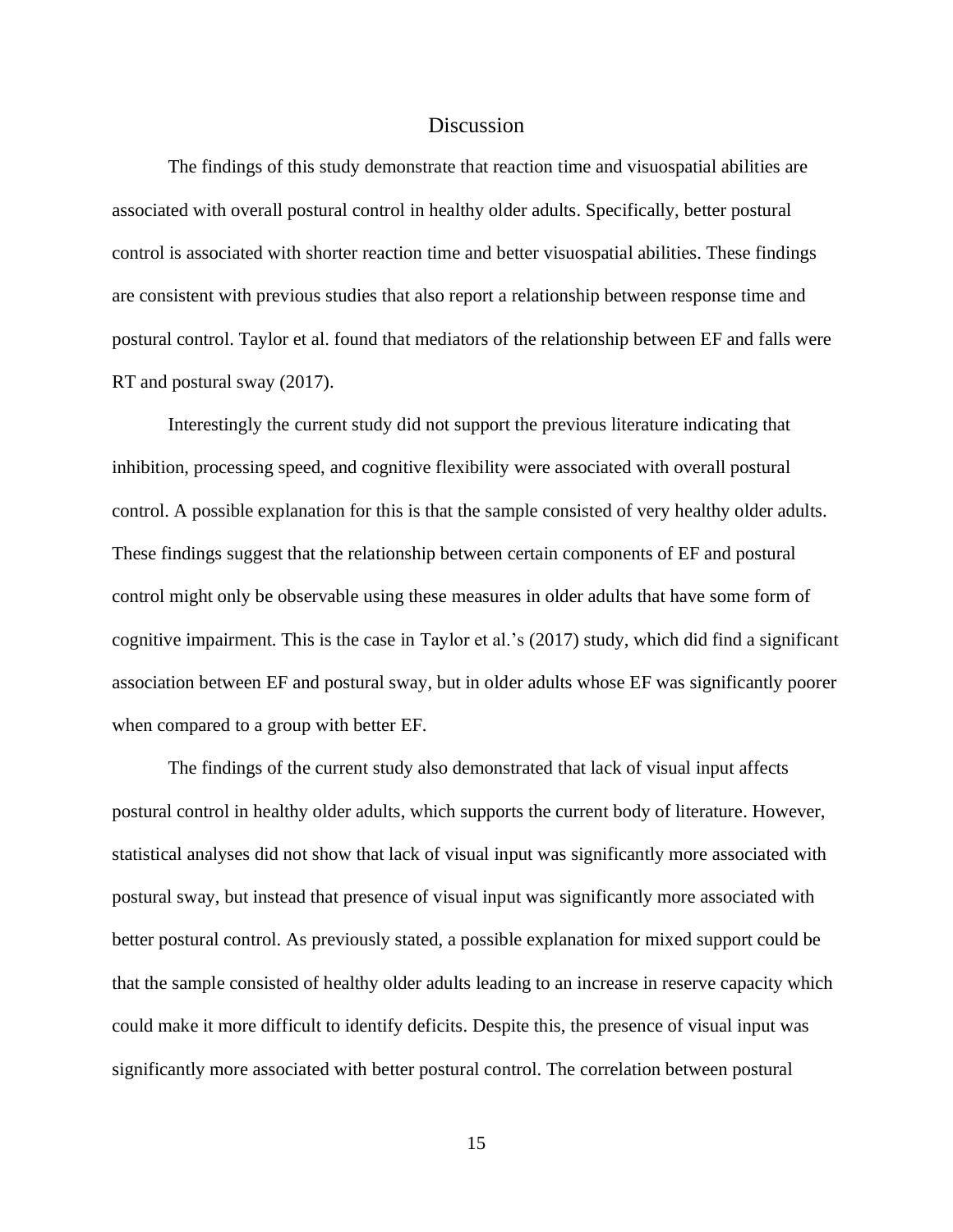control in conditions with visual input and average overall postural control was significantly stronger than the correlation between conditions lacking visual input and average overall postural control. The difference in the significance of these correlations suggests that, even in healthy older adults, postural control is not at its best in the absence of visual input and that visual input is important for good postural control.

The findings of the current study did not find that the difference in postural sway due to the absence of visual input is greater in individuals with poorer EF. Again, a possible explanation for mixed support could be that the sample consisted of healthy older adults leading to an increase in reserve capacity which could make it more difficult to identify deficits.

The analysis also revealed no significant difference between pose #2 (eyes closed, firm) and pose #3 (eyes opened, foam) and their respective correlations to average balance. This suggests no significant difference in the importance of visuospatial ability and proprioceptive input to postural control in healthy older adults; in healthy older adults, visuospatial ability and proprioceptive input are equally important for good postural control.

A limitation of this study is the absence of a group or individuals with significantly poorer EF. It is possible that because the participants in this study were healthy individuals, results did not reveal all relationships between EF components and postural control components. Another limitation of this study is that we measured only static balance and not dynamic balance. Static balance is the measure of balance under unperturbed circumstances, usually during a quiet stance, while dynamic balance is one's ability to maintain or recover their balance, or control their posture, while in motion. Previous studies have found associations between specific components of EF and gait, namely that poorer inhibition and processing speed is associated with greater gait variability (Jayakody et al., 2018). Further, dynamic balance has been found to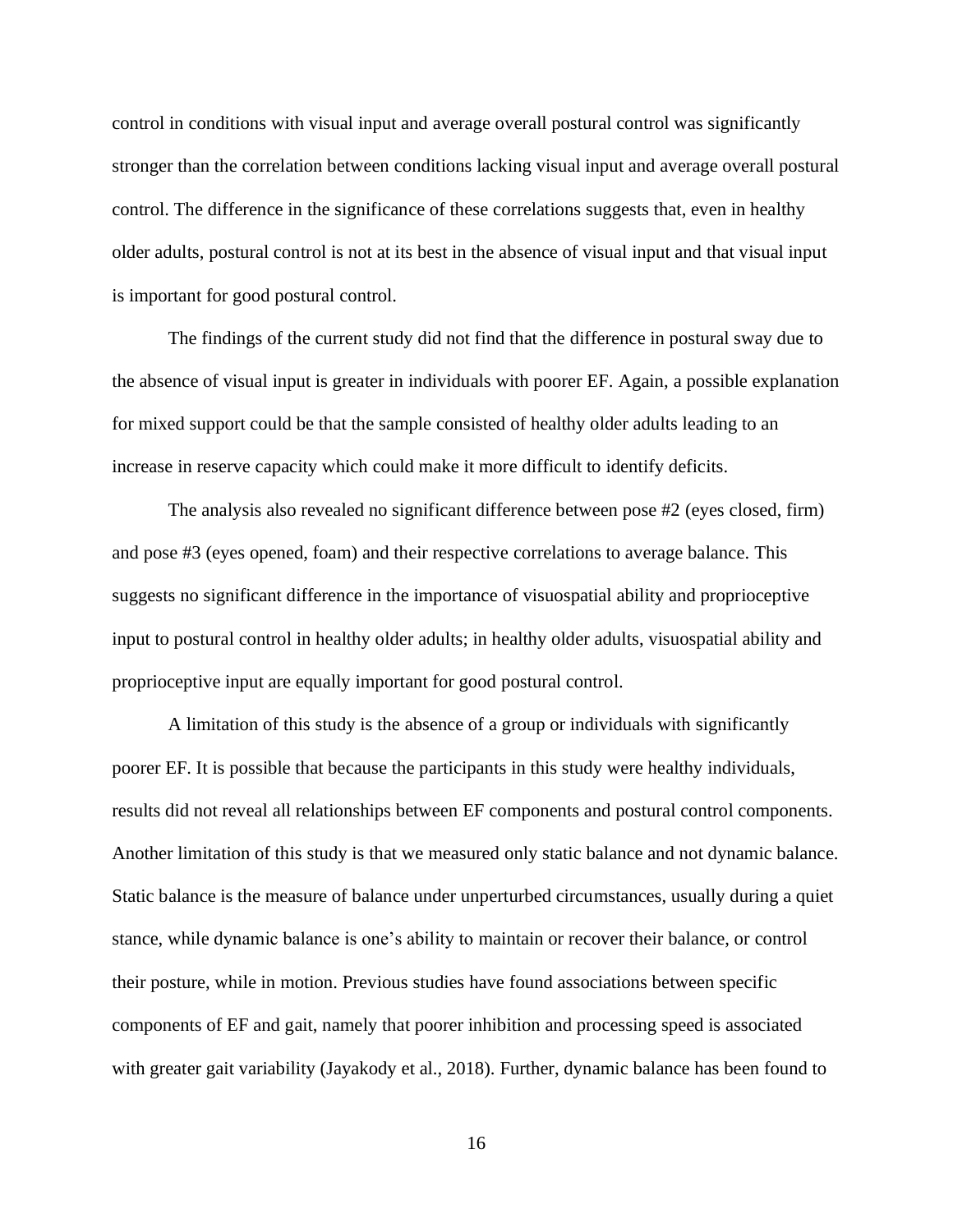be significantly associated with EF components in healthy older women (Muir-Hunter et al., 2016). It is possible that the relationship between EF components and components of postural control are only observable in healthy older adults when measuring for dynamic balance, compared to observing older adults with mild to moderate cognitive impairment which does reveal an association between EF and static balance (Taylor et al. 2017).

In conclusion, this study has supplemented the current literature regarding cognitive and physical functions by demonstrating that reaction time and visuospatial abilities are associated with overall postural control in healthy older adults. This study further highlights the importance of analyzing the specific components of EF individually and not as a single construct. Analyses such as these may reveal relationships between cognitive function and physical function that would further supplement the current literature and enable the development of more precise interventions with the purpose of preventing cognitive decline, MCI, and other neurodegenerative diseases. Lastly, these results suggest that reaction time should be more thoroughly researched to determine the extent of its influence on EF and physical function.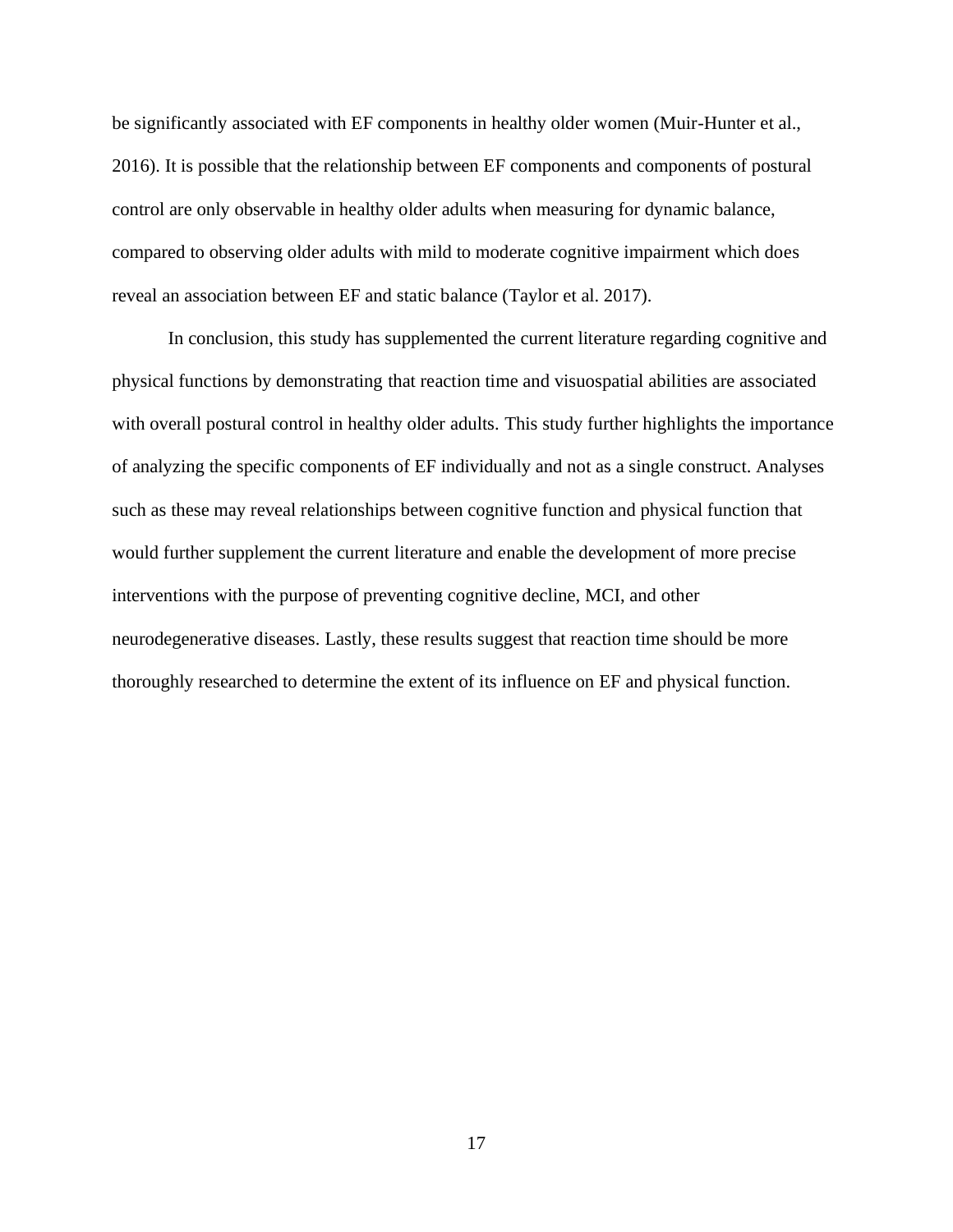# Appendix

<span id="page-23-0"></span>Figures 1 through 3

| <b>Participant Characteristics</b> |                  |  |  |
|------------------------------------|------------------|--|--|
| Mean age                           | $73.02 \pm 6.09$ |  |  |
| Sex (female)                       | 63.30%           |  |  |
| Race (white, non-hispanic)         | 91.10%           |  |  |
| Mean MMSE score (out of 30)        | $26.43 \pm 2.37$ |  |  |
| Falls in the past month (0 falls)  | 94.40%           |  |  |

| <b>Education Level of Participants (out of 90)</b> |                  |         |  |
|----------------------------------------------------|------------------|---------|--|
| <b>Education Level</b>                             | <b>Frequency</b> | Percent |  |
| HS graduate                                        | 3                | 3.3     |  |
| Some college                                       | 11               | 12.2    |  |
| College graduate                                   | 29               | 3.2     |  |
| Graduate degree                                    | 46               | 51.1    |  |

| <b>Overall Health</b> |                  |         |  |  |
|-----------------------|------------------|---------|--|--|
| <b>Health Rating</b>  | <b>Frequency</b> | Percent |  |  |
| Fair                  |                  | 4.4     |  |  |
| Good                  | 51               | 56.7    |  |  |
| Excellent             | 35               | 38.9    |  |  |

Figure 4

| <b>Correlations between Average Balance and EF Measures</b> |                        |  |  |
|-------------------------------------------------------------|------------------------|--|--|
|                                                             | <b>Average Balance</b> |  |  |
| <b>Clock Draw</b>                                           | $-.256*$               |  |  |
| <b>Traill Making - B</b>                                    | $-0.133$               |  |  |
| <b>Digit Symbol</b>                                         | 0.182                  |  |  |
| <b>Reaction time</b>                                        | $-.306**$              |  |  |
| <b>Flanker</b>                                              | 0.138                  |  |  |
| *significant at 0.05 level (2-tailed)                       |                        |  |  |
| ** significant at 0.01 level (2-tailed)                     |                        |  |  |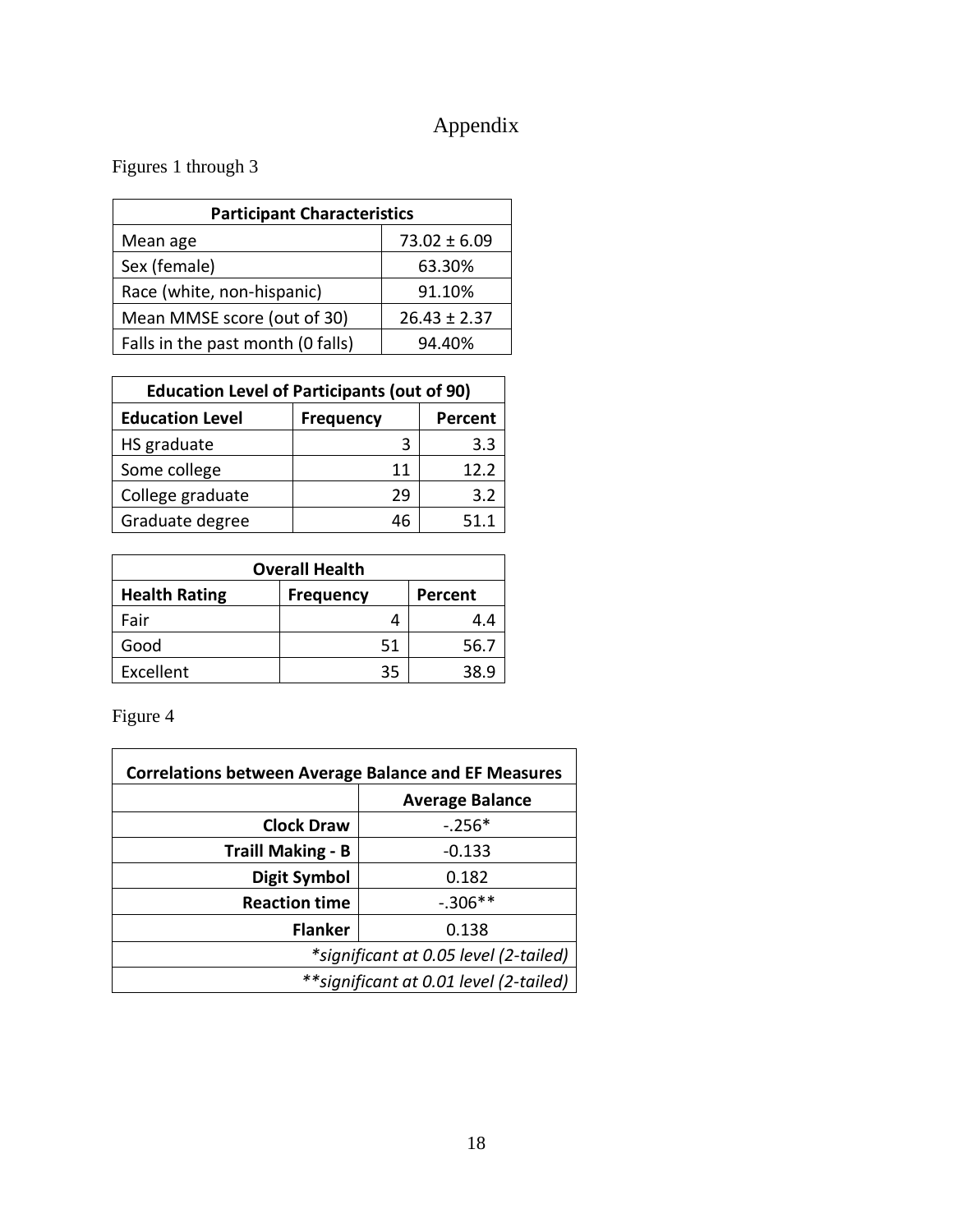# Figure 5

| Test of difference for correlations between<br>poses and average balance |                |  |
|--------------------------------------------------------------------------|----------------|--|
|                                                                          | Average        |  |
| <b>Comparison 1</b>                                                      | <b>Balance</b> |  |
| Pose #1 (eyes opened)                                                    | $-0.845*$      |  |
| Pose #2 (eyes closed)                                                    | $-0.793$       |  |
| <b>Comparison 2</b>                                                      |                |  |
| Pose #3 (eyes opened,                                                    |                |  |
| foam)                                                                    | $-0.801*$      |  |
| Pose #4 (eyes closed, foam)                                              | $-0.737$       |  |
| *significant at 0.1 level (1-tailed)                                     |                |  |

# Figure 6

| <b>Regression Analysis of Postural Control and EF Measures</b> |                       |                         |                                  |                                                           |          |       |
|----------------------------------------------------------------|-----------------------|-------------------------|----------------------------------|-----------------------------------------------------------|----------|-------|
| <b>Model</b>                                                   |                       | <b>Unstandardized B</b> | <b>Coefficients</b><br>Std. Erro | <b>Standardized</b><br><b>Coefficients</b><br><b>Beta</b> | t        | Sig.  |
| 1                                                              | (Constant)            | 0.002                   | 0.001                            |                                                           | 1.917    | 0.058 |
|                                                                | NIH Balance AP 1      | 1.094                   | 0.082                            | 0.818                                                     | 13.341   | 0.000 |
| $\mathbf{2}$                                                   | (Constant)            | $-0.008$                | 0.009                            |                                                           | $-0.921$ | 0.360 |
|                                                                | NIH Balance AP 1      | 1.074                   | 0.095                            | 0.803                                                     | 11.322   | 0.000 |
|                                                                | ClockDraw             | $-3.532E-5$             | 0.000                            | $-0.011$                                                  | $-0.166$ | 0.896 |
|                                                                | <b>Trail Making B</b> | $-9.212E-6$             | 0.000                            | $-0.053$                                                  | $-0.707$ | 0.481 |
|                                                                | Flanker               | 7.707E-5                | 0.000                            | 0.071                                                     | 1.003    | 0.319 |
|                                                                | Digit Symbol          | $-7.891E-5$             | 0.000                            | $-0.012$                                                  | $-0.147$ | 0.883 |
|                                                                | Reaction time         | 1.477E-5                | 0.000                            | 0.087                                                     | 1.252    | 0.214 |
|                                                                |                       |                         |                                  |                                                           |          |       |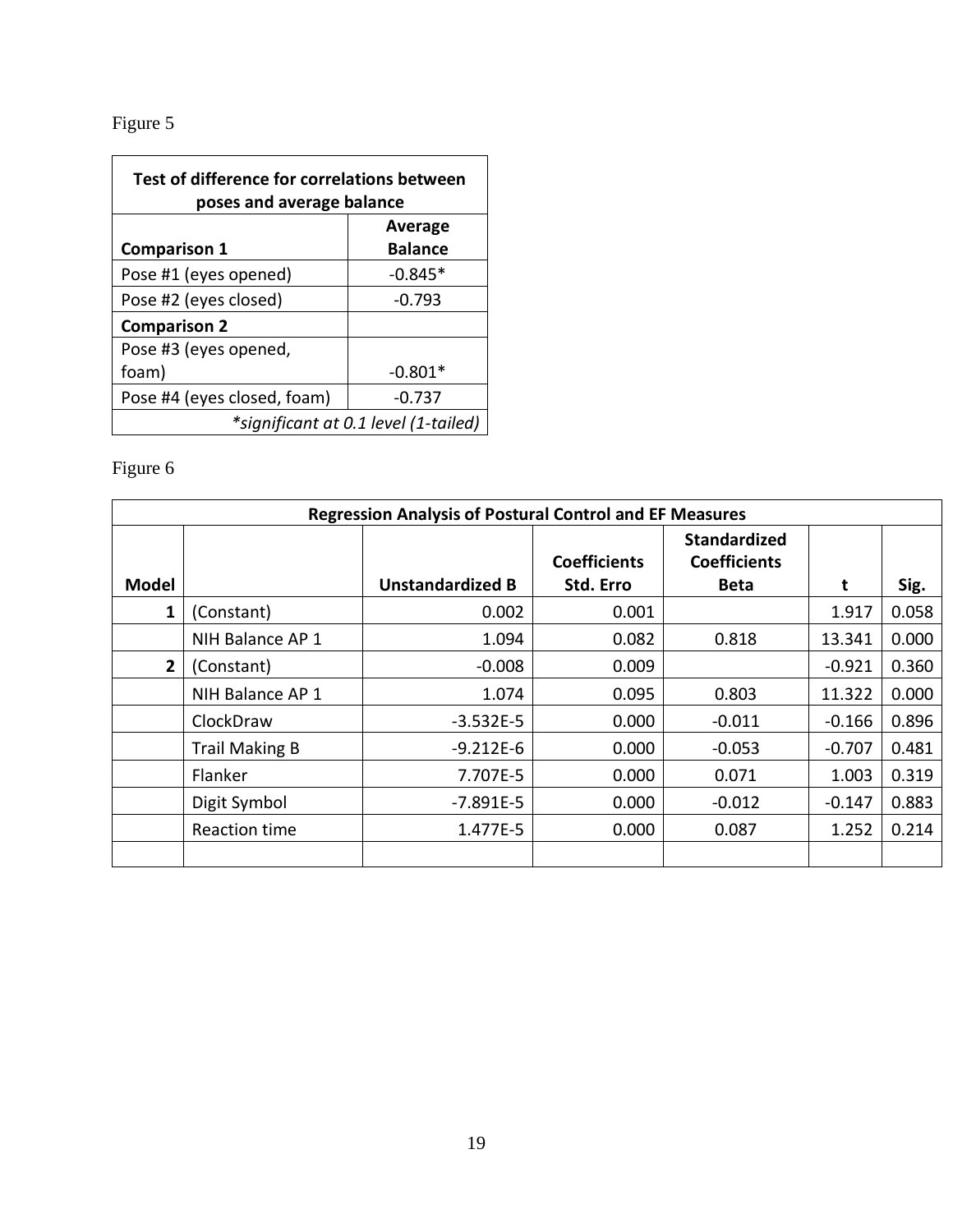#### References

- <span id="page-25-0"></span>Chang, Y.-L., Bondi, M. W., Fennema-Notestine, C., McEnvoy, L. K., Hagler, D. J., Jr, Jacobson, M. W., Dale, A. M. (2010). Brain substrates of learning and retention in mild cognitive impairment diagnosis and progression to Alzheimer's disease. *Neuropsychologia 48(5):* 1237-1247.
- Coelho, T., Fernandes, A., Santos, R., Paul, C., Fernandes, L. (2016). Quality of standing balance in community-dwelling elderly: Age-related differences in single and dual task conditions. *Archives of Gerontology and Geriatrics, 67:* 34-39.
- Colcombe, S., Kramer, A. F. (2003). Fitness effects on the cognitive function of older adults: a meta-analytic study. *Psychological Science 14(2):* 125-130.
- Davis, S. W., Dennis, N. A., Daselaar, S. M., Fleck, M. S., Cabeza, R. (2008). Que PASA? The posterior-anterior shift in aging. *Cerebral Cortex 8(5):* 1201-1209.

Diamond, A. (2014). Executive Functions. *Annual Review of Psychology,64:* 135–168.

- Fernandez, N. B., Hars, M., Trombetti, A., Vuilleumier, P. (2019). Age-related changes in attention control and their relationship with gait performance in older adults with high risk of falls. *NeuroImage 189:* 551-559.
- Gopinath, B., McMahon, C. M., Burlutsky, G., Mitchell, P. (2016). Hearing and vision impairment and the 5-year incidence of falls in older adults. *Age and Ageing 45:* 409-414.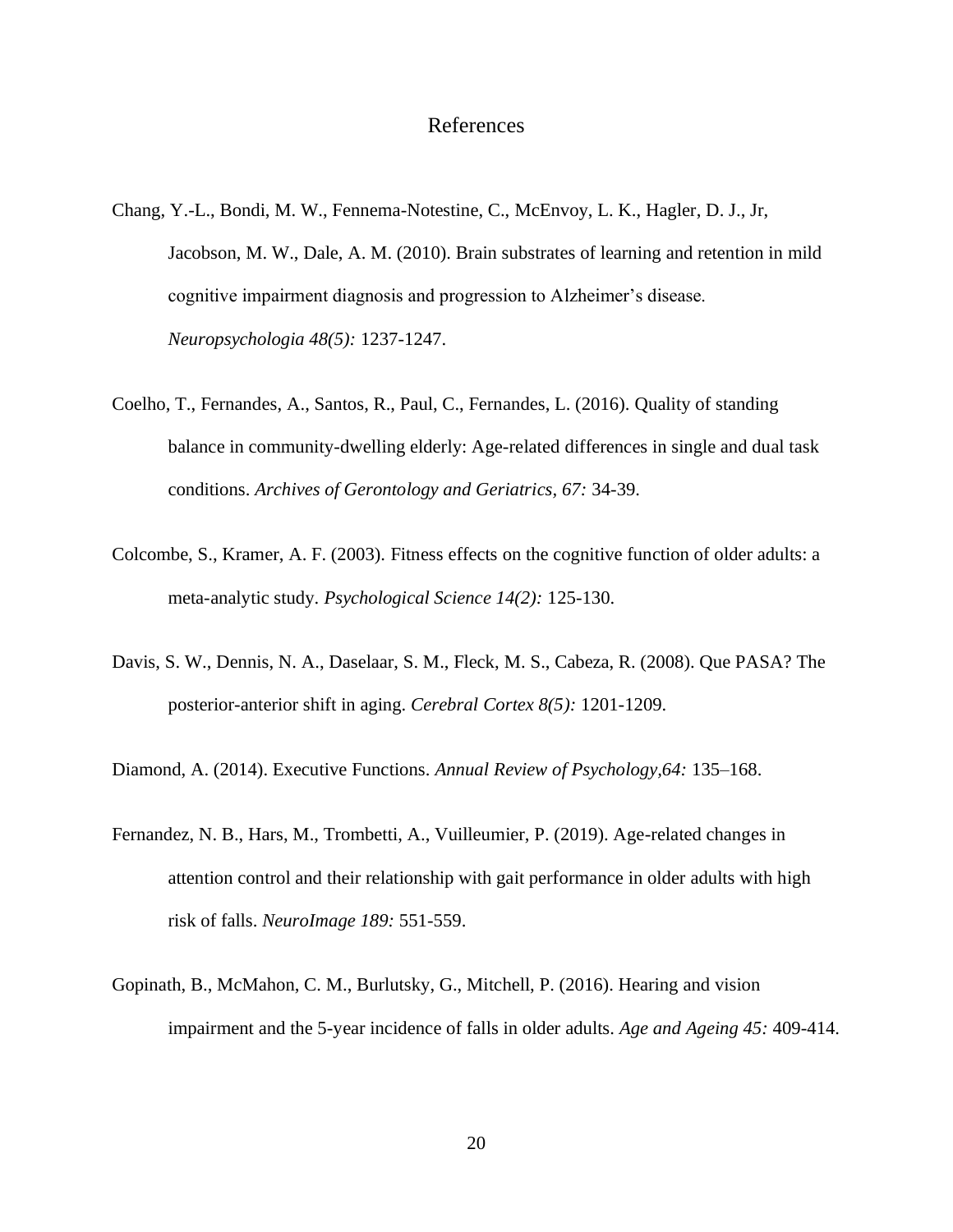- Grobe, S., Kakar, R. S., Smith, M. L., Mehta, R., Baghurst, T., Boolani, A. (2017). Impact of cognitive fatigue on gait and sway among older adults: A literature review. *Preventive Medicine Reports 6*: 88-93.
- Hansson, E. E, Beckman, A., Hakansson, A. (2010). Effect of vision, proprioception, and the position of the vestibular organ postural sway. *Acta Oto-Laryngologica, 130:12,* 1358- 1363.
- Heuninckx, S., Wenderoth, N., Filiep, D., Peeters, R., Swinnen, S. P. (2005). Neural basis of Aging: The Penetration of Cognition into Action Control. *The Journal of Neuroscience 25(29):* 6787-6796.
- Hill, E., Stuart, S., Lord, S., Del Din, S., Rochester, L. (2016). Vision, visuo-cognition, and postural control in Parkinson's disease: An associative pilot study. *Gait & Posture, 48,*  74-76.
- Jayakody, O., Breslin, M., Srikanth, V., Callisaya, M. (2018). Medical, sensorimotor and cognitive factors associated with gait variability: a longitudinal population-based study. *Frontiers in Aging Neuroscience 10:* 419.
- Johansson, J., Nordstrom, A., Gustafson, Y., Westling, G., Nordstrom, P. (2017). Increased postural sway during quiet stance as a risk factor for prospective falls in communitydwelling elderly individuals. *Age and Ageing, 46*: 964-970.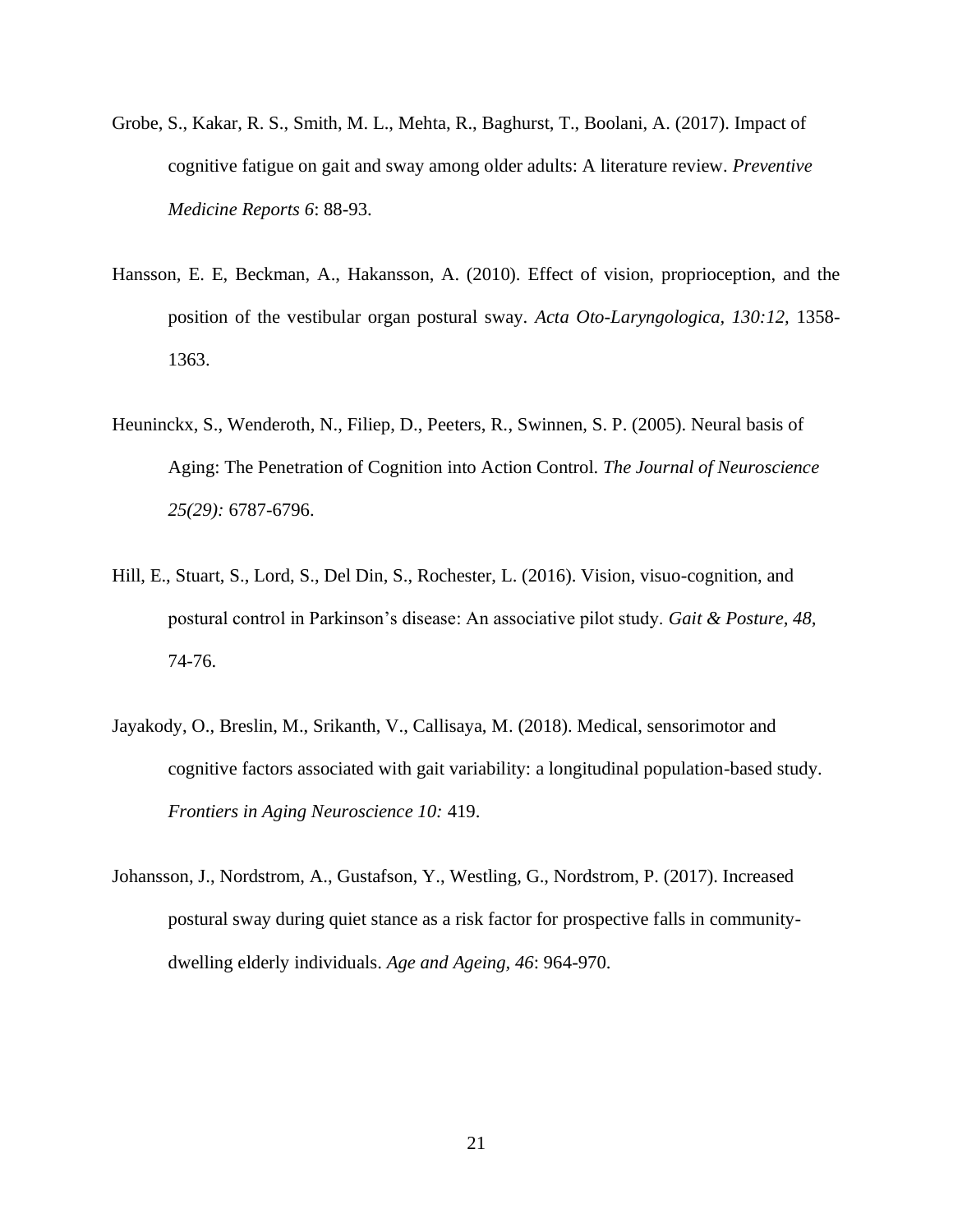- Juby, A., Tench, S., Baker, V. (2002). The value of clock drawing in identifying executive cognitive dysfunction in people with a normal mini-mental state examination score. *Canadian Medical Association Journal 167(8):* 859-864.
- Kranz, M. B., Voss, M. W., Cooke, G. E., Banducci, S. E., Burzynska, A. Z., Kramer, A. F. (2018). The cortical structures of functional networks associated with age-related cognitive abilities in older adults. *PLoS ONE 13(9):* e0204280.
- Leach, J. M., Mancini, M., Kaye, J. A., Hayes, T. L., Horak, F. B. (2018). Day-to-day variability of postural sway and its association with cognitive function in older adults: a pilot study. *Frontiers in Aging Neuroscience 10:* 26.
- Lezak M. D. *Neuropsychological Assessment*. 4th ed. New York, NY: Oxford University Press; 2004.
- Martin, K. L., Blizzard, L., Srikanth, V. K., Wood, A., Thomson, R., Sanders, L. M., Callisaya, M. L. (2013). Cognitive function modifies the effect of physiological function on the risk of multiple falls: a population-based study. *J Gerontol A Biol Sci Med Sci. 2013 September;68(9):*1091-1097.
- Muir-Hunter, S. W., Clark, J., McLean, S., Pedlow, S., Van Hemmen, A., Odasso, M. M., Overend, T. (2014). Identifying balance and fall risk in community-dwelling older women: the effect of executive function on postural control. *Physiotherapy Canada 66(2):* 179-186.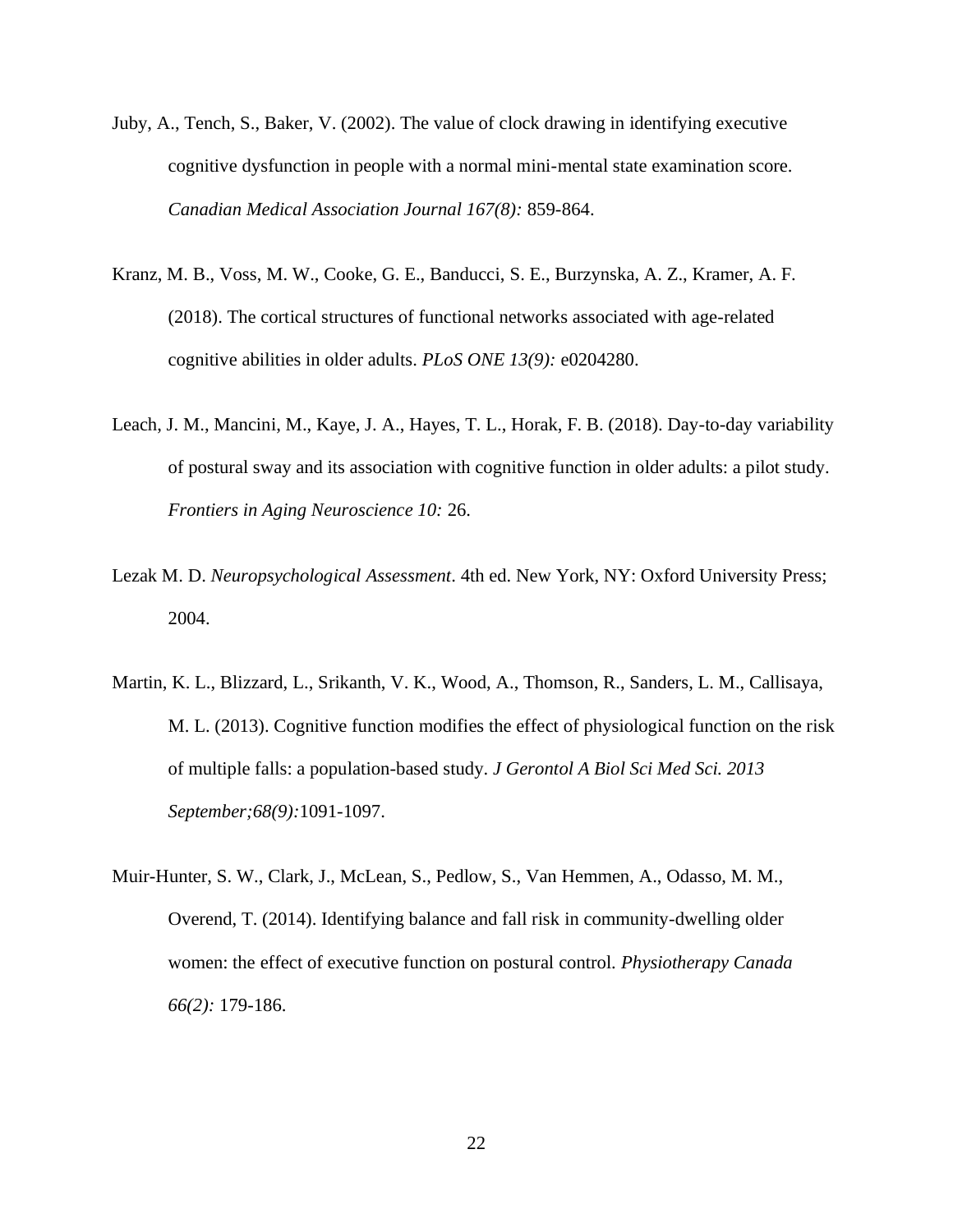- Papegaaij, S., Taube, W., Baudry, S., Otten, E., Hortobagyi, T. (2014). Aging causes a reorganization of cortical and spinal control of posture. *Frontiers in Aging Neuroscience 6:* 28.
- Pociask, F. D., DiZazzo-Miller, R., Goldberg, A., & Adamo, D. E. (2016). Contribution of head position, standing surface, and vision to postural control in community-dwelling older adults. *American Journal of Occupational Therapy, 70,* 7001270010.
- Reuter-Lorenz, P. A., Festini, S. B., Jantz, T. K. (2016). Executive functions and neurocognitive aging. In Schaie, K. W. & Willis, S. L. (Eds.) *Handbook of the psychology of aging* (pp. 245-262. London, UK: Academic Press.
- Reuter-Lorenz, P. A., Sylvester, C. C. (2005). The cognitive neuroscience of working memory and aging. In Cabeza, R., Nyberg, L., Park, D. (Eds.) *Cognitive Neuroscience of Aging*  (pp. 186-217). New York, NY: Oxford University Press.
- Smolders, C., Doumas, M., Krampe, R. Th. (2010). Posture and cognition interfere in later adulthood even without concurrent response production. *Human Movement Science, 29:*  809-819.
- Steiger, J. H. (1980). Tests for comparing elements of a correlation matrix. *Psychological Bulletin 87:* 245-251.
- Swanson, C. W., Fling, B. W. (2018). Associations between gait coordination, variability and motor cortex inhibition in young and older adults. *Experimental Gerontology 113:* 163- 172.